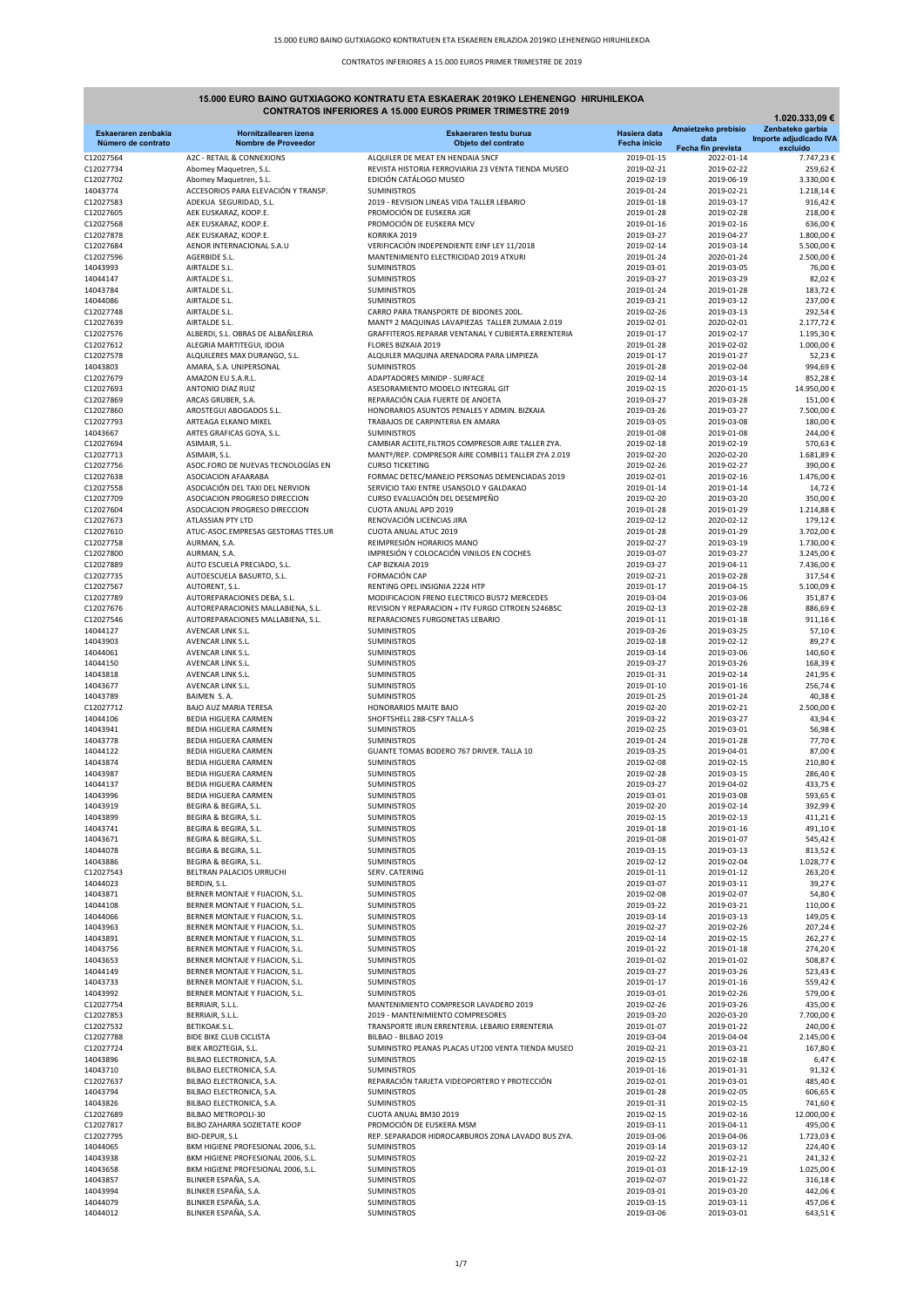| Eskaeraren zenbakia<br>Número de contrato | Hornitzailearen izena<br><b>Nombre de Proveedor</b>                        | Eskaeraren testu burua<br>Objeto del contrato                                                     | Hasiera data<br>Fecha inicio | Amaietzeko prebisio<br>data      | Zenbateko garbia<br>Importe adjudicado IVA<br>excluído |
|-------------------------------------------|----------------------------------------------------------------------------|---------------------------------------------------------------------------------------------------|------------------------------|----------------------------------|--------------------------------------------------------|
| 14043712                                  | BLINKER ESPAÑA, S.A.                                                       | <b>SUMINISTROS</b>                                                                                | 2019-01-16                   | Fecha fin prevista<br>2019-01-03 | 703,45€                                                |
| 14043908                                  | BLINKER ESPAÑA, S.A.                                                       | <b>SUMINISTROS</b>                                                                                | 2019-02-19                   | 2019-02-06                       | 1.254,07€                                              |
| 14043734<br>14043729                      | BLINKER ESPAÑA, S.A.<br>BRAMMER IBERICA, S.A.                              | <b>SUMINISTROS</b><br><b>SUMINISTROS</b>                                                          | 2019-01-17<br>2019-01-16     | 2019-11-09<br>2019-01-23         | 1.909,34€<br>16,75€                                    |
| 14043998                                  | BRAMMER IBERICA, S.A.                                                      | <b>SUMINISTROS</b>                                                                                | 2019-03-01                   | 2019-03-01                       | 37,90€                                                 |
| 14044008                                  | BRAMMER IBERICA, S.A.                                                      | SUMINISTROS                                                                                       | 2019-03-06                   | 2019-03-15                       | 69,23€                                                 |
| 14043673                                  | BRAMMER IBERICA, S.A.                                                      | <b>SUMINISTROS</b>                                                                                | 2019-01-09                   | 2019-01-31                       | 113,70€                                                |
| 14043764<br>14043844                      | BRAMMER IBERICA, S.A.<br>BRAMMER IBERICA, S.A.                             | <b>SUMINISTROS</b><br>SUMINISTROS                                                                 | 2019-01-22<br>2019-02-05     | 2019-01-25<br>2019-02-05         | 116,23€<br>524,39€                                     |
| 14043725                                  | BURDIN SUMINISTROS, S.L.                                                   | SUMINISTROS                                                                                       | 2019-01-16                   | 2019-01-23                       | 8,40€                                                  |
| 14043956                                  | BURDIN SUMINISTROS, S.L.                                                   | <b>SUMINISTROS</b>                                                                                | 2019-02-26                   | 2019-03-02                       | 13,14€                                                 |
| 14043745<br>14043804                      | BURDIN SUMINISTROS, S.L.<br>BURDIN SUMINISTROS, S.L.                       | <b>SUMINISTROS</b><br>SUMINISTROS                                                                 | 2019-01-18<br>2019-01-28     | 2019-01-28<br>2019-02-04         | 50,00€<br>52,50€                                       |
| 14044117                                  | BURDIN SUMINISTROS, S.L.                                                   | <b>SUMINISTROS</b>                                                                                | 2019-03-25                   | 2019-04-01                       | 72,41€                                                 |
| 14043985                                  | BURDIN SUMINISTROS, S.L.                                                   | <b>SUMINISTROS</b>                                                                                | 2019-02-28                   | 2019-03-07                       | 90,00€                                                 |
| 14044120<br>14044054                      | <b>BURDIN SUMINISTROS, S.L.</b><br>BURDIN SUMINISTROS, S.L.                | SUMINISTROS<br>SUMINISTROS                                                                        | 2019-03-25<br>2019-03-13     | 2019-04-01<br>2019-03-20         | 172,80€<br>182,67€                                     |
| C12027739                                 | CABALLERO BADIOLA ANTONIO                                                  | GASTOS DE FARMACIA 2019                                                                           | 2019-02-22                   | 2020-02-22                       | 5.000,00€                                              |
| C12027783                                 | CAMPO Y OCHANDIANO, S.L.                                                   | LANBIDE_BUS 2019-CUESTIONARIOS PERSONALIDAD                                                       | 2019-03-04                   | 2019-04-04                       | 1.950,00€                                              |
| C12027781<br>C12027520                    | CAMPO Y OCHANDIANO, S.L.<br>CAPITAL CATERING GMBH                          | PRO.SELECCIÓN RESP. RRLL Y RESP. COORD. CALIDAD<br>CATERING INNOTRANS 2018                        | 2019-03-04<br>2019-01-04     | 2019-04-04<br>2019-01-05         | 9.870,50€<br>1.820,82€                                 |
| C12027827                                 | CARLOS MOLINOS LOZANO                                                      | LIMPIEZA CANALONES TEJADOS PLANTA ERRENTERIA                                                      | 2019-03-13                   | 2019-03-28                       | 640,00€                                                |
| C12027810                                 | CARLOS MUNIATEGUI LANDA                                                    | HONORARIOS MUNIATEGUI 2019                                                                        | 2019-03-11                   | 2019-03-12                       | 600,00€                                                |
| C12027623                                 | CEDERIKA RECYCLING SOLUTIONS S.L                                           | RECOGIDA Y RECICLAJE CD/DVD 2019<br><b>SUMINISTROS</b>                                            | 2019-01-29                   | 2020-01-29                       | 100,00€                                                |
| 14044022<br>C12027875                     | CENTRALAIR, S.L.<br><b>CER AISBL</b>                                       | CUOTA ANUAL CER OCT.2018- DIC.2019                                                                | 2019-03-07<br>2019-03-27     | 2019-03-14<br>2019-03-28         | 419,38€<br>5.987,00€                                   |
| 14043946                                  | CESAR JESUS MENDOZA CONDE, S.L.                                            | <b>SUMINISTROS</b>                                                                                | 2019-02-25                   | 2019-03-12                       | 912,50€                                                |
| 14043713                                  | CHEMETALL, S.A.                                                            | SUMINISTROS                                                                                       | 2019-01-16                   | 2019-01-24                       | 235,00€                                                |
| 14043839<br>C12027730                     | CHRIST EQUIPAMIENTO DE LAVADO, S.L.<br>CLIMA NORTE, S.L.                   | <b>SUMINISTROS</b><br>REPARACIÓN MOTOR A ACONDICIONADO OFICINAS                                   | 2019-02-01<br>2019-02-21     | 2019-02-11<br>2019-03-21         | 660,60€<br>1.213,65 €                                  |
| C12027626                                 | CLUB ATLÉTICO SAN SEBASTIAN                                                | <b>EVENTO LILATON</b>                                                                             | 2019-01-31                   | 2019-02-05                       | 132,00€                                                |
| C12027561                                 | CMGIPUZKOA, S.L.                                                           | SUPLEMENTO MOVILIDAD EN DIARIO VASCO                                                              | 2019-01-14                   | 2019-01-15                       | 7.550,00€                                              |
| C12027773                                 | COLEGIO DE ABOGADOS BILBAO                                                 | JORNADA "LOS CONTRATOS MENORES"                                                                   | 2019-03-04                   | 2019-03-05                       | 75,00€                                                 |
| C12027587<br>14043747                     | COMERCIAL GOVAL, S.L.U.<br>COMERCIAL QUIMICA HERBE, S.L.                   | 2019 - MANTENIMIENTO BATERIA CONDENSADORES - FUNI<br>SUMINISTROS                                  | 2019-01-21<br>2019-01-18     | 2020-01-20<br>2019-01-22         | 145,00€<br>92,38€                                      |
| 14043776                                  | COMERCIAL QUIMICA HERBE, S.L.                                              | <b>SUMINISTROS</b>                                                                                | 2019-01-24                   | 2019-01-28                       | 184,76€                                                |
| 14043823                                  | COMERCIAL SOLDABERRI, S.L.                                                 | <b>SUMINISTROS</b>                                                                                | 2019-01-31                   | 2019-01-31                       | 23,00€                                                 |
| 14043732                                  | COMERCIO INDUSTRIAL DE RODAMIENTOS                                         | SUMINISTROS<br><b>SUMINISTROS</b>                                                                 | 2019-01-17                   | 2019-02-01                       | 120,00€                                                |
| 14043779<br>C12027698                     | COMERCIO INDUSTRIAL DE RODAMIENTOS<br>COMPONETSOURCE LIMITED               | ADQUISICIÓN Y RENOVACIÓN SQL COMPARE                                                              | 2019-01-24<br>2019-02-19     | 2019-01-31<br>2020-02-18         | 1.020,00€<br>1.316,00€                                 |
| C12027598                                 | COMUNICACIONES Y OCIO INTERAC, S.L.                                        | PRODUCCIÓN/COLOCACIÓN MUPIS BIZIEUSKOTREN                                                         | 2019-01-24                   | 2019-03-24                       | 875,00€                                                |
| C12027553                                 | COMUNICACIONES Y OCIO INTERAC, S.L.                                        | PUBLICIDAD ANIVERSARIO TRANVÍA GASTEIZ                                                            | 2019-01-14                   | 2019-01-29                       | 7.951,00€                                              |
| C12027616<br>C12027621                    | CONSTRUC. Y REF. ALDA, S.L.<br>CONSTRUC. Y REF. ALDA, S.L.                 | REP. FUGA DE AGUA Y DESATASCAR INODORO<br>LIMPIEZA VÍAS LAVADERO DE TRENES                        | 2019-01-28<br>2019-01-29     | 2019-02-12<br>2019-01-31         | 152,00€<br>672,00€                                     |
| C12027536                                 | CONSTRUCCION Y AUX. DE FF.CC., S.A.                                        | IMPUESTO DE GASES FLUORADOS 4ºTRIMESTRE 2018                                                      | 2019-01-08                   | 2019-02-08                       | 246,68€                                                |
| C12027544                                 | CONSTRUCCION Y AUX. DE FF.CC., S.A.                                        | IMPUESTOS DE GASES FLUORADOS SEPT-DIC 2018                                                        | 2019-01-11                   | 2019-01-12                       | 372,54€                                                |
| C12027607                                 | CONSTRUCCION Y AUX. DE FF.CC., S.A.                                        | IMAGENES 4º TRIMESTRE 2018                                                                        | 2019-01-28                   | 2019-02-28                       | 910,50€                                                |
| C12027545<br>C12027723                    | CONSTRUCCION Y AUX. DE FF.CC., S.A.<br>CONSULTORES URIZAR Y CIA, S.L.      | IMPUESTO GASES FLUORADOS SETIEMBRE-DICIEMBRE 2018<br>RENOVACIONES MARCAS                          | 2019-01-11<br>2019-02-21     | 2019-01-26<br>2019-02-22         | 1.024,49€<br>3.100,00€                                 |
| C12027785                                 | CONTINENTAL AUTOMOTIVE SPAIN, S.A.                                         | RENOVACIÓN LICENCIA SERVICIO TIS WEB                                                              | 2019-03-04                   | 2020-03-04                       | 1.135,44 €                                             |
| C12027821                                 | COPREIN, S.L.                                                              | MANTO. COMPRESORES/SECADOR Y FILTROS 019 T.ARASO                                                  | 2019-03-11                   | 2020-03-11                       | 3.101,14€                                              |
| C12027672                                 | COPROHI, S.L.                                                              | SUMINISTRO MESA SISTEMAS, PERCHERO Y BALDAS                                                       | 2019-02-12                   | 2019-02-15                       | 517,80€                                                |
| 14044126<br>14043668                      | <b>CRESPO MENDIKOTE, J.LUIS</b><br>CRESPO MENDIKOTE, J.LUIS                | <b>SUMINISTROS</b><br><b>BILBAO-ATXURI</b>                                                        | 2019-03-25<br>2019-01-08     | 2019-03-29<br>2019-01-08         | 16,31€<br>30,85€                                       |
| 14043708                                  | CRONASER, S.L.                                                             | <b>SUMINISTROS</b>                                                                                | 2019-01-16                   | 2019-01-07                       | 140,40€                                                |
| 14043935                                  | CRONASER, S.L.                                                             | <b>SUMINISTROS</b>                                                                                | 2019-02-22                   | 2019-02-22                       | 183,48€                                                |
| 14043870<br>14043843                      | CRONASER, S.L.<br>CRONASER, S.L.                                           | <b>SUMINISTROS</b><br><b>SUMINISTROS</b>                                                          | 2019-02-08<br>2019-02-05     | 2019-02-12<br>2019-02-04         | 203,52€<br>439.41€                                     |
| 14044059                                  | CRONASER, S.L.                                                             | SUMINISTROS                                                                                       | 2019-03-14                   | 2019-03-05                       | 510,43€                                                |
| 14043686                                  | CRONASER, S.L.                                                             | <b>SUMINISTROS</b>                                                                                | 2019-01-11                   | 2019-01-09                       | 576,89€                                                |
| C12027850                                 | CRUZA MANTENIMIENTO, S.L.                                                  | SUSTITUCION ELECTRODOS BOMBA CALEFACCION                                                          | 2019-03-20                   | 2019-03-22                       | 161,54€                                                |
| C12027661<br>C12027614                    | CRUZA MANTENIMIENTO, S.L.<br>CRUZA MANTENIMIENTO, S.L.                     | REPARACIÓN CALDERA DEL SISTEMA CALEFACCIÓN LEIOA<br>CONTRATO MNTO. EQUIPOS CALEFACCIÓN 2019 LEIOA | 2019-02-11<br>2019-01-28     | 2019-02-13<br>2020-01-28         | 305,54€<br>678,93€                                     |
| C12027634                                 | CRUZA MANTENIMIENTO, S.L.                                                  | MANTº PREVENT. CALDERA CALEFACC/ACS COCH ZYA 2019                                                 | 2019-02-01                   | 2020-02-01                       | 880,19€                                                |
| C12027791                                 | DAFO SPAIN, S.L.                                                           | REVISIÓN SISTEMA CONTRAINCENDIOS BUS 486                                                          | 2019-03-05                   | 2019-03-20                       | 1.014.70€                                              |
| 14044129<br>14043890                      | DATACOL HISPANIA - I. FIJ. TECNICA,<br>DATACOL HISPANIA - I. FIJ. TECNICA, | <b>SUMINISTROS</b><br>SUMINISTROS                                                                 | 2019-03-26<br>2019-02-14     | 2019-03-21<br>2019-02-05         | 390,24€<br>1.229,52€                                   |
| C12027728                                 | DEIKA, S.A.                                                                | COLOCACION PROTECCIONES ACOLCHADAS ATICOS ATXURI                                                  | 2019-03-14                   | 2019-03-15                       | 495,00€                                                |
| C12027556                                 | DEIKA, S.A.                                                                | INSTALAR CAMBIADORES PAÑALES MUSEO                                                                | 2019-01-14                   | 2019-01-15                       | 610,00€                                                |
| 14043904                                  | <b>DENAROT ROTULOS</b>                                                     | <b>SUMINISTROS</b>                                                                                | 2019-02-18                   | 2019-02-25                       | 7,00€                                                  |
| 14043783<br>C12027832                     | <b>DENAROT ROTULOS</b><br>DENIOS, S.L.                                     | SUMINISTROS<br>ADQUISICIÓN LAVAOJOS PORTATIL CABINA PINTURA GASTE                                 | 2019-01-24<br>2019-03-13     | 2019-01-31<br>2019-04-13         | 59,00€<br>88,32€                                       |
| C12027588                                 | DENIOS, S.L.                                                               | SUMINISTRO BARRERAS CONTENCIÓN DERRAMES                                                           | 2019-01-21                   | 2019-02-21                       | 173,85€                                                |
| 14043932                                  | DENIOS, S.L.                                                               | <b>SUMINISTROS</b>                                                                                | 2019-02-21                   | 2019-02-20                       | 1.594,36€                                              |
| C12027662<br>C12027665                    | DHL EXPRESS BIZKAIA SPAIN, S.L.<br>DIGITAL CHANNELS SL                     | SERVICIO DE PAQUETERÍA 2019 LEIOA<br>RECARGA SALDO AVISOS CERTIFICADOS                            | 2019-02-11<br>2019-02-11     | 2019-02-12<br>2019-02-12         | 500,00€<br>206,61€                                     |
| 14043953                                  | DISTRIBUIDORA COMERCIAL DEL NORTE,                                         | <b>SUMINISTROS</b>                                                                                | 2019-02-26                   | 2019-03-01                       | 56,48€                                                 |
| 14043670                                  | DISTRIBUIDORA COMERCIAL DEL NORTE,                                         | SUMINISTROS                                                                                       | 2019-01-08                   | 2019-01-08                       | 81,00€                                                 |
| 14043868                                  | DISTRIBUIDORA COMERCIAL DEL NORTE,                                         | SUMINISTROS                                                                                       | 2019-02-08                   | 2019-02-15                       | 115,08€                                                |
| 14043782<br>14043687                      | DISTRIBUIDORA COMERCIAL DEL NORTE,<br>DL. DISTRIBUCIONES LOPETEGI, S.L.    | <b>SUMINISTROS</b><br><b>SUMINISTROS</b>                                                          | 2019-01-24<br>2019-01-11     | 2019-01-28<br>2019-01-09         | 184,66€<br>125,76€                                     |
| C12027643                                 | EATON INDUSTRIES (Spain), S.L.                                             | 2019 - MANTENIMIENTO SAI - LEBARIO                                                                | 2019-02-04                   | 2020-02-03                       | 1.600,00€                                              |
| C12027888                                 | ECONOCOM SERVICIOS, S.A.                                                   | ADQUISICION CABLES CABINA NETAPP ATXURI                                                           | 2019-03-27                   | 2019-04-27                       | 870,60€                                                |
| 14043954                                  | EDERLITA, S.L.                                                             | SUMINISTROS                                                                                       | 2019-02-26                   | 2019-03-05                       | 149,10€                                                |
| 14043944<br>14043949                      | EGUIBER SUMINISTROS INDUSTRIALES, S<br>EGUIBER SUMINISTROS INDUSTRIALES, S | SUMINISTROS<br>SUMINISTROS                                                                        | 2019-02-25<br>2019-02-26     | 2019-03-01<br>2019-03-04         | 14,57€<br>16,58€                                       |
| 14044138                                  | EGUIBER SUMINISTROS INDUSTRIALES, S                                        | <b>SUMINISTROS</b>                                                                                | 2019-03-27                   | 2019-03-29                       | 16,85€                                                 |
| 14043723                                  | EGUIBER SUMINISTROS INDUSTRIALES, S                                        | SUMINISTROS                                                                                       | 2019-01-16                   | 2019-01-23                       | 34,01€                                                 |
| 14043983                                  | EGUIBER SUMINISTROS INDUSTRIALES, S                                        | SUMINISTROS                                                                                       | 2019-02-28                   | 2019-03-07                       | 50,02€                                                 |
| 14043792<br>14044144                      | EGUIBER SUMINISTROS INDUSTRIALES, S<br>EGUIBER SUMINISTROS INDUSTRIALES, S | SUMINISTROS<br><b>SUMINISTROS</b>                                                                 | 2019-01-25<br>2019-03-27     | 2019-01-25<br>2019-03-29         | 51,81€<br>52,59€                                       |
| 14043696                                  | EGUIBER SUMINISTROS INDUSTRIALES, S                                        | <b>SUMINISTROS</b>                                                                                | 2019-01-14                   | 2019-01-29                       | 55,00€                                                 |
| 14044154                                  | EGUIBER SUMINISTROS INDUSTRIALES, S                                        | SUMINISTROS                                                                                       | 2019-03-29                   | 2019-03-29                       | 61,62€                                                 |
| 14044004                                  | EGUIBER SUMINISTROS INDUSTRIALES, S                                        | <b>SUMINISTROS</b>                                                                                | 2019-03-04                   | 2019-03-07                       | 62,53€                                                 |
| 14043701<br>14043802                      | EGUIBER SUMINISTROS INDUSTRIALES, S<br>EGUIBER SUMINISTROS INDUSTRIALES, S | SUMINISTROS<br>SUMINISTROS                                                                        | 2019-01-15<br>2019-01-28     | 2019-01-21<br>2019-02-04         | 67,68€<br>81,42€                                       |
| 14043928                                  | EGUIBER SUMINISTROS INDUSTRIALES, S                                        | SUMINISTROS                                                                                       | 2019-02-20                   | 2019-02-25                       | 82,02€                                                 |
| 14043955                                  | EGUIBER SUMINISTROS INDUSTRIALES, S                                        | <b>SUMINISTROS</b>                                                                                | 2019-02-26                   | 2019-03-01                       | 93,96€                                                 |
| 14044139<br>14044155                      | EGUIBER SUMINISTROS INDUSTRIALES, S<br>EGUIBER SUMINISTROS INDUSTRIALES, S | SUMINISTROS<br>SUMINISTROS                                                                        | 2019-03-27<br>2019-03-29     | 2019-03-29<br>2019-04-02         | 129,13€<br>175,13€                                     |
| C12027880                                 | EGUIBER SUMINISTROS INDUSTRIALES, S                                        | UTILES PARA CAMBIO DE EJES FUNICULAR                                                              | 2019-03-27                   | 2019-04-11                       | 858,20€                                                |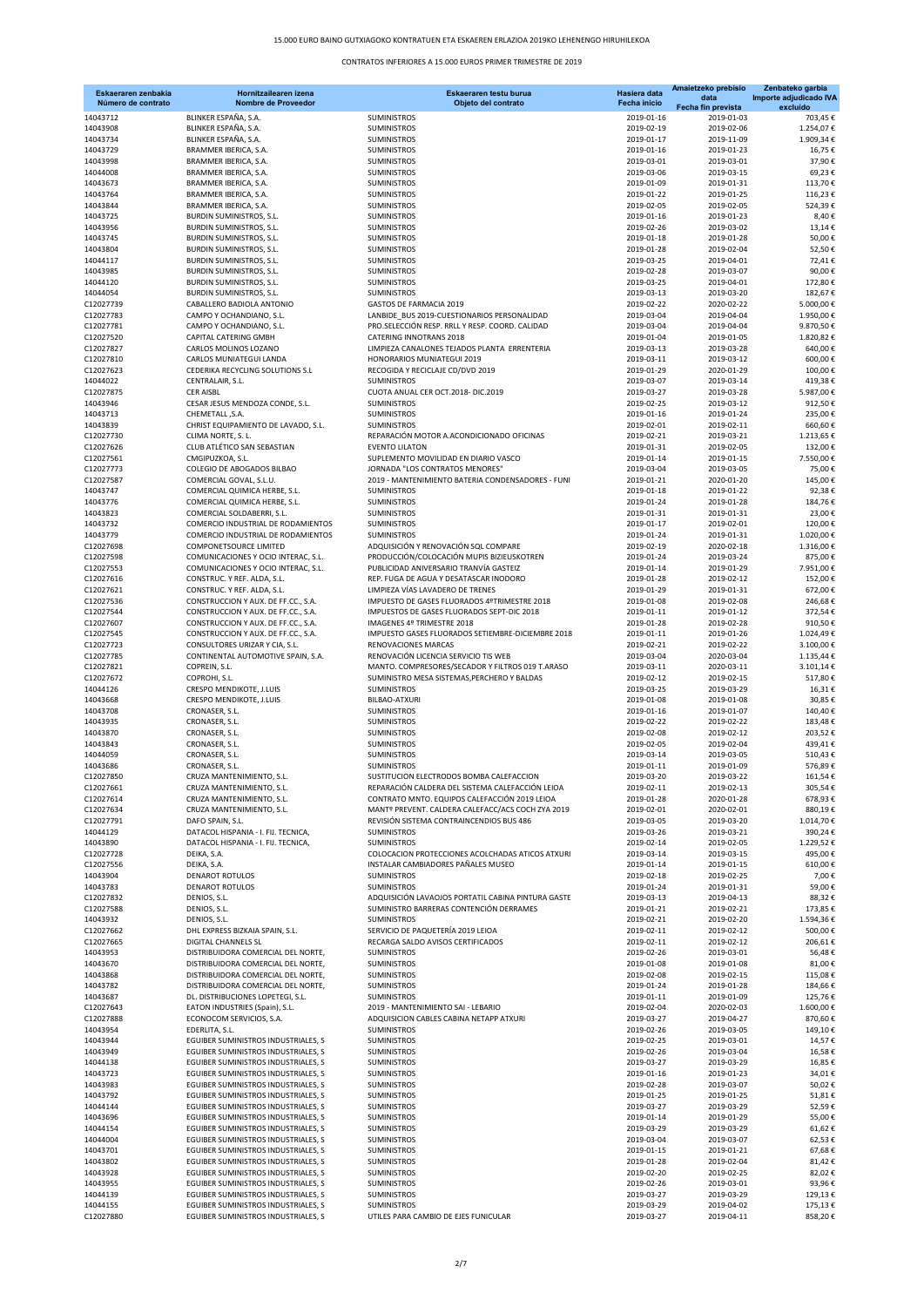| Eskaeraren zenbakia<br>Número de contrato | Hornitzailearen izena<br><b>Nombre de Proveedor</b>                         | Eskaeraren testu burua<br>Objeto del contrato                                              | Hasiera data<br>Fecha inicio | Amaietzeko prebisio<br>data<br>Fecha fin prevista | Zenbateko garbia<br>Importe adjudicado IVA<br>excluído |
|-------------------------------------------|-----------------------------------------------------------------------------|--------------------------------------------------------------------------------------------|------------------------------|---------------------------------------------------|--------------------------------------------------------|
| C12027671                                 | EL CORTE INGLES, S.A.                                                       | PREMIOS DE LOS CUENTOS DE IGUALDAD                                                         | 2019-02-12                   | 2019-03-12                                        | 600,00€                                                |
| 14043981                                  | ELECTRICIDAD N. OSES, S.A.                                                  | <b>SUMINISTROS</b>                                                                         | 2019-02-28                   | 2019-03-04                                        | 28,92€                                                 |
| 14043722<br>14044003                      | ELECTRICIDAD N. OSES, S.A.<br>ELECTRICIDAD N. OSES, S.A.                    | <b>SUMINISTROS</b><br><b>SUMINISTROS</b>                                                   | 2019-01-16<br>2019-03-04     | 2019-01-20<br>2019-03-08                          | 54,00€<br>71,30€                                       |
| 14043869                                  | ELECTRICIDAD N. OSES, S.A.                                                  | <b>SUMINISTROS</b>                                                                         | 2019-02-08                   | 2019-02-15                                        | 100,80€                                                |
| 14043940                                  | ELECTRICIDAD N. OSES, S.A.                                                  | SUMINISTROS                                                                                | 2019-02-25                   | 2019-03-01                                        | 117,36€                                                |
| 14043799                                  | ELECTRICIDAD N. OSES, S.A.                                                  | <b>SUMINISTROS</b>                                                                         | 2019-01-28                   | 2019-02-01                                        | 160,35€                                                |
| 14043930<br>14044089                      | ELECTRICIDAD N. OSES, S.A.<br>ELECTRICIDAD N. OSES, S.A.                    | <b>SUMINISTROS</b><br>SUMINISTROS                                                          | 2019-02-20<br>2019-03-21     | 2019-02-24<br>2019-04-02                          | 171,50€<br>1.242,64€                                   |
| 14043731                                  | ELECTRO TALLERES ZARAUZ, S.A.                                               | SUMINISTROS                                                                                | 2019-01-17                   | 2019-03-28                                        | 2.080,00€                                              |
| 14043800                                  | ELECTRO VIZCAYA, S.A.L.                                                     | <b>SUMINISTROS</b>                                                                         | 2019-01-28                   | 2019-02-04                                        | 42,18€                                                 |
| 14044006                                  | ELECTRO VIZCAYA, S.A.L.                                                     | <b>SUMINISTROS</b>                                                                         | 2019-03-06                   | 2019-03-08                                        | 48,11€                                                 |
| 14043851<br>14043757                      | ELECTRO VIZCAYA, S.A.L.<br>ELECTRO VIZCAYA, S.A.L.                          | SUMINISTROS<br><b>SUMINISTROS</b>                                                          | 2019-02-06<br>2019-01-22     | 2019-02-11<br>2019-01-28                          | 53,31€<br>60,06€                                       |
| 14043863                                  | ELECTRO VIZCAYA, S.A.L.                                                     | <b>SUMINISTROS</b>                                                                         | 2019-02-08                   | 2019-02-12                                        | 62,37€                                                 |
| 14043885                                  | ELECTRO VIZCAYA, S.A.L.                                                     | SUMINISTROS                                                                                | 2019-02-12                   | 2019-02-12                                        | 86,87€                                                 |
| 14043960                                  | ELECTRO VIZCAYA, S.A.L.                                                     | <b>SUMINISTROS</b>                                                                         | 2019-02-27                   | 2019-02-28                                        | 8.238,00€                                              |
| C12027625<br>14044062                     | ELECTRODOMESTICOS SERANTES, S.L.<br>ELECTROSON, S.A. SAN SEBASTIAN          | SUMINISTRO DE MICROONDAS Y RADIADOR<br><b>SUMINISTROS</b>                                  | 2019-01-30<br>2019-03-14     | 2019-01-30<br>2019-03-05                          | 205,79€<br>148,30€                                     |
| C12027768                                 | <b>ELHUYAR</b>                                                              | TRENGINTZA HIZTEGIA (DICCIONARIO FERROVIARIO)                                              | 2019-02-28                   | 2019-03-28                                        | 4.669,00€                                              |
| C12027584                                 | ELHUYAR-ZUBIZE, S.L.U.                                                      | DIAGNÓSTICO DE EUSKERA                                                                     | 2019-01-18                   | 2019-02-18                                        | 7.965,00€                                              |
| 14043878                                  | ENAUTO D.T.L., S.A.                                                         | <b>SUMINISTROS</b>                                                                         | 2019-02-08                   | 2019-02-07                                        | 240,60€                                                |
| C12027615<br>14043781                     | ENEGAS, S. A.<br>EPIDOR, S.A.                                               | MNTO. INSTALACIÓN GAS NATURAL LEIOA 2019<br><b>SUMINISTROS</b>                             | 2019-01-28<br>2019-01-24     | 2020-01-28<br>2019-01-28                          | 767,34€<br>84,48€                                      |
| 14043942                                  | EPIDOR, S.A.                                                                | <b>SUMINISTROS</b>                                                                         | 2019-02-25                   | 2019-03-01                                        | 84,48€                                                 |
| 14043682                                  | EPIDOR, S.A.                                                                | <b>SUMINISTROS</b>                                                                         | 2019-01-10                   | 2019-01-31                                        | 225,68€                                                |
| 14043724                                  | EPIDOR, S.A.                                                                | <b>SUMINISTROS</b>                                                                         | 2019-01-16                   | 2019-02-06                                        | 438,00€                                                |
| C12027861<br>C12027742                    | EPSILON REGALOS PUB., S.L.U.<br>EREA REFORMAS 2004 S.L.                     | CHAPAS EUSKOTREN 8 DE MARZO<br>REPARAR DESPERFECTOS PARED COCHERAS ZONA CALDERA            | 2019-03-27<br>2019-02-22     | 2019-04-27<br>2019-02-24                          | 348,00€<br>410,00€                                     |
| C12027686                                 | ERNST & YOUNG, S.L.                                                         | ASESORAMIENTO ELABORACIÓN INFORME EINF                                                     | 2019-02-15                   | 2019-03-15                                        | 12.000.00€                                             |
| C12027726                                 | ERROTETA S.L.                                                               | <b>TRADUCCIONES EUSKERA</b>                                                                | 2019-02-21                   | 2019-03-21                                        | 7.500,00€                                              |
| C12027890                                 | ESM INSTITUTO DE INV. Y FORM. EN S                                          | ERROR HUMANO Y COMUNICACIONES 2019 ECORAIL                                                 | 2019-03-27                   | 2019-05-27                                        | 4.000,00€                                              |
| 14043995<br>14043753                      | ESPAÑOLA PROD. QUIMICOS INDUSTRIALES<br>ESPAÑOLA PROD.QUIMICOS INDUSTRIALES | <b>SUMINISTROS</b><br><b>SUMINISTROS</b>                                                   | 2019-03-01<br>2019-01-21     | 2019-02-21<br>2019-01-17                          | 257,94€<br>685,38€                                     |
| 14043980                                  | ESPAÑOLA PROD. QUIMICOS INDUSTRIALES                                        | <b>SUMINISTROS</b>                                                                         | 2019-02-28                   | 2019-02-25                                        | 799,31€                                                |
| C12027542                                 | <b>ESPIRAL MICROSISTEMAS S.L.</b>                                           | INSTALACION LICENCIAS DE USUARIOS TECNICOS                                                 | 2019-01-11                   | 2019-02-11                                        | 3.400,00€                                              |
| C12027511                                 | ETRA NORTE, S.A.                                                            | CAMBIO CARCASA SUPERIOR POR ROTURA                                                         | 2019-01-02                   | 2019-01-03                                        | 127,77€                                                |
| C12027510<br>C12027870                    | ETRA NORTE, S.A.<br>EUSKALIT-FUNDACION VASCA FOMENTO CA                     | CAMBIO PRINTER POR ROTURA GUILLOTINA<br>CUOTA ANUAL EUSKALIT 2019                          | 2019-01-02<br>2019-03-27     | 2019-01-03<br>2020-03-27                          | 162,97€<br>1.125,00€                                   |
| C12027857                                 | EUSKO IRRATIA, S.A.                                                         | PUBLICIDAD EITB                                                                            | 2019-03-26                   | 2019-07-26                                        | 12.687,50€                                             |
| C12027677                                 | F&M TECHNOLOGY GMBH-INATECK                                                 | MALETINES SURFACE                                                                          | 2019-02-14                   | 2019-03-14                                        | 277,44€                                                |
| C12027585                                 | FASTON, AUDIOVISUALES Y COMUNICACIO                                         | CAMARA FOTOS Y VIDEO 360 GRADOS                                                            | 2019-01-18                   | 2019-02-17                                        | 1.191,93€                                              |
| 14043759<br>14044011                      | FERRETERIA MIKELDI, S.L.<br>FERRETERIA MIKELDI, S.L.                        | <b>SUMINISTROS</b><br><b>SUMINISTROS</b>                                                   | 2019-01-22<br>2019-03-06     | 2019-01-24<br>2019-03-08                          | 6,00€<br>14,52€                                        |
| 14043873                                  | FERRETERIA MIKELDI, S.L.                                                    | SUMINISTROS                                                                                | 2019-02-08                   | 2019-02-08                                        | 16,64€                                                 |
| 14044046                                  | FERRETERIA MIKELDI, S.L.                                                    | SUMINISTROS                                                                                | 2019-03-13                   | 2019-03-13                                        | 19,40€                                                 |
| 14044007                                  | FERRETERIA MIKELDI, S.L.                                                    | <b>SUMINISTROS</b>                                                                         | 2019-03-06                   | 2019-03-08                                        | 28,35€                                                 |
| 14043744<br>14044036                      | FERRETERIA MIKELDI, S.L.<br>FERRETERIA MIKELDI, S.L.                        | <b>SUMINISTROS</b><br>SUMINISTROS                                                          | 2019-01-18<br>2019-03-12     | 2019-01-22<br>2019-03-15                          | 57,52€<br>69,76€                                       |
| 14044143                                  | FERRETERIA MIKELDI, S.L.                                                    | SUMINISTROS                                                                                | 2019-03-27                   | 2019-03-29                                        | 81,32€                                                 |
| 14043958                                  | FERRETERIA MIKELDI, S.L.                                                    | <b>SUMINISTROS</b>                                                                         | 2019-02-27                   | 2019-02-28                                        | 143,34€                                                |
| C12027611                                 | FLORES DIAZ DE ARGOTE, S.C.                                                 | FLORES ALAVA 2019                                                                          | 2019-01-28                   | 2019-02-07                                        | 500,00€                                                |
| C12027794<br>C12027554                    | FOJANSA MANTENIMIENTO, S.L.<br>FOMENTO DE SAN SEBASTIÁN, S.A.               | MANTENIMIENTO ACS Y FONTANERIA ARASO 2019<br>GABONETAKO AZOKA 2018                         | 2019-03-05<br>2019-01-14     | 2020-03-05<br>2019-01-15                          | 2.328,00 €<br>14.900,00€                               |
| C12027657                                 | FONDO FORMACION EUSKADI                                                     | FORMACIÓN RIESGOS ESPECIFICOS MANTENIMIENTO                                                | 2019-02-11                   | 2019-03-01                                        | 14.535,00€                                             |
| C12027631                                 | FONTANERIA MEZGO, S.L.                                                      | REP. DE TERMO ELECTRICO AREA DESCANSO DE LUTXANA                                           | 2019-02-01                   | 2019-02-16                                        | 77,54€                                                 |
| C12027864<br>C12027681                    | FONTANERIA MEZGO, S.L.                                                      | REPARAR FUGA TUBERIA DE ACS COCHERA ZUMAIA<br>CAMBIAR BOMBA DEL POZO DE FECALES EN LUTXANA | 2019-03-27                   | 2019-03-28                                        | 218,04€                                                |
| C12027892                                 | FONTANERIA MEZGO, S.L.<br>FONTANERIA MEZGO, S.L.                            | MANTENIMIENTO FONTANERIA 2019 TALLER TRAN ATXURI                                           | 2019-02-14<br>2019-03-27     | 2019-03-01<br>2019-04-27                          | 1.490,63€<br>1.500,00€                                 |
| C12027646                                 | FONTANERIA MEZGO, S.L.                                                      | MNTO. INSTALACIONES LEIOA, GETXO Y USANSOLO 2019                                           | 2019-02-04                   | 2020-02-04                                        | 5.000,00€                                              |
| 14043720                                  | FUCHS LUBRICANTES S.A.                                                      | <b>SUMINISTROS</b>                                                                         | 2019-01-16                   | 2019-01-23                                        | 4.185,00€                                              |
| C12027895                                 | FUNDACIÓN EDE-EDE FUNDAZIOA                                                 | AUTODEFENSA PARA MUJERES 2019<br>SUSCRIPCION COMBINADA REVISTA VIA LIBRE 2019              | 2019-03-28                   | 2019-04-12                                        | 3.180,00€                                              |
| C12027699<br>C12027716                    | FUNDACION FERROCARRILES ESPAÑOLES<br>FUNDACION FERROCARRILES ESPAÑOLES      | CUOTA ANUAL FUND.FERROCARRILES ESP 2019                                                    | 2019-02-19<br>2019-02-20     | 2019-02-20<br>2019-02-21                          | 38,46€<br>10.000,00€                                   |
| C12027819                                 | FUNDACION MUSEO MAQUINA HERRAMIENTA                                         | COMPRA LIBRO MÁQUINAS Y HOMBRES, GUÍA HISTÓRICA                                            | 2019-03-11                   | 2019-03-12                                        | 42,18€                                                 |
| C12027859                                 | FUNDACION MUSEO MAQUINA HERRAMIENTA                                         | REPARACIÓN MÁQUINA FRESADORA TALLER MUSEO                                                  | 2019-03-26                   | 2019-05-26                                        | 7.500,00€                                              |
| C12027550<br>14043856                     | GABRIEL ARESTI EUSKALTEGIA<br>GAES VIMECA, S.L.                             | PROMOCIÓN DE EUSKERA IVS<br><b>SUMINISTROS</b>                                             | 2019-01-11<br>2019-02-06     | 2019-02-11                                        | 313,50€<br>7.646,20€                                   |
| C12027838                                 | <b>GARSANSIANOR S.L.</b>                                                    | REVIS. LINEA SEGURIDAD ANTICAIDAS TALLER ZYA/2019                                          | 2019-03-13                   | 2019-02-25<br>2019-03-14                          | 811,10€                                                |
| C12027884                                 | GARSANSIANOR S.L.                                                           | MNTO. ANUAL 2019 LINEAS DE VIDA DE LUTXANA                                                 | 2019-03-27                   | 2020-03-27                                        | 1.163,72€                                              |
| 14043848                                  | GASYSOLD S.L.U.                                                             | <b>SUMINISTROS</b>                                                                         | 2019-02-05                   | 2019-02-01                                        | 661,36€                                                |
| 14043706<br>14043775                      | GASYSOLD S.L.U.<br>GASYSOLD S.L.U.                                          | SUMINISTROS<br>SUMINISTROS                                                                 | 2019-01-16<br>2019-01-24     | 2019-01-09<br>2019-01-23                          | 866,65€<br>1.132,22 €                                  |
| 14043898                                  | GASYSOLD S.L.U.                                                             | SUMINISTROS                                                                                | 2019-02-15                   | 2019-02-14                                        | 1.222,96€                                              |
| 14044074                                  | GASYSOLD S.L.U.                                                             | <b>SUMINISTROS</b>                                                                         | 2019-03-15                   | 2019-03-12                                        | 2.526,46€                                              |
| C12027651                                 | GAURSA MOBILITY, S.L.U.                                                     | 2019 LIMPIEZA FURGONETAS Y COCHES LEBARIO                                                  | 2019-02-04                   | 2020-02-03                                        | 480,00€                                                |
| C12027690<br>C12027852                    | <b>GERMAN ALBERDI JUARISTI</b><br><b>GERMAN ALBERDI JUARISTI</b>            | TRANSPORTE MATERIALES ESTACIÓN DERIO<br>TRANSPORTE BANCO Y MUEBLES ESTACIÓN DE MIRAVALLES  | 2019-02-15<br>2019-03-20     | 2019-02-16<br>2019-03-21                          | 160,00€<br>235,00€                                     |
| C12027642                                 | GESTORIA ETXEANDIA, S.L.                                                    | MATRICULAICÓN AUTOBUSES                                                                    | 2019-02-04                   | 2019-02-04                                        | 3.185,19€                                              |
| C12027812                                 | GESTORIA ETXEANDIA, S.L.                                                    | HONORARIOS GESTORÍA AUTOBUSES                                                              | 2019-03-11                   | 2019-03-12                                        | 3.500,00€                                              |
| C12027782                                 | <b>GLOBAL FACTORY S.L.</b>                                                  | ASISTENCIA LOPD                                                                            | 2019-03-04                   | 2020-02-04                                        | 11.960,00€                                             |
| C12027700<br>C12027815                    | GOCO TOUR S.L.                                                              | AUTOBUSES ACTO PERSONAS JUBILADAS<br>HONORARIOS PROCEDIMIENTOS PENALES 2019                | 2019-02-19<br>2019-03-11     | 2019-03-18<br>2019-03-12                          | 850,00€<br>6.000,00€                                   |
| C12027849                                 | GOMEZ GALARZA MARIA CRISTINA<br>GOMEZ-ACEBO & POMBO ABOGADOS, S.L.P         | INFORME SERVICIOS RED FERROVIARIA CAPV                                                     | 2019-03-20                   | 2019-04-20                                        | 14.820,00€                                             |
| C12027877                                 | <b>GONZALEZ FERNANDEZ</b>                                                   | COMPRA LIBRO PATRIMONIO INDUSTRIAL EN NAVARRA                                              | 2019-03-27                   | 2019-03-28                                        | 28,80€                                                 |
| C12027691                                 | <b>GONZALEZ FERNANDEZ</b>                                                   | COMPRA LIBROS BIBLIOTECA MUSEO                                                             | 2019-02-15                   | 2019-02-16                                        | 171,15€                                                |
| C12027518<br>14043964                     | GONZALEZ PUENTE, CELSO<br>GRAFICAS UNCILLA, S.A.                            | SUSTITUCIÓN DE CARROS Y GUÍAS EN LAVADERO GERNIKA<br><b>SUMINISTROS</b>                    | 2019-01-04<br>2019-02-27     | 2019-03-03<br>2019-02-01                          | 11.574,39€<br>75,00€                                   |
| 14043974                                  | GRAFICAS UNCILLA, S.A.                                                      | SUMINISTROS                                                                                | 2019-02-28                   | 2019-03-07                                        | 467,00€                                                |
| C12027628                                 | <b>GRAFILUR S.A</b>                                                         | IMPRESIÓN CARTELES BIZIEUSKOTREN                                                           | 2019-02-01                   | 2019-02-16                                        | 502,00€                                                |
| C12027824                                 | GRUAS GARRO, S.L.                                                           | REMOLCAR BUS 473 Y 63 A ZYA Y AUTOIRAETA RESPECT.                                          | 2019-03-13                   | 2019-04-13                                        | 3.540,00€                                              |
| C12027640<br>C12027766                    | GRUAS Y TRANSPORTES IBARRONDO, S.A.<br>GRUAS Y TRANSPORTES IBARRONDO, S.A.  | TRANSPORTE BOGIES MUSEO (LEBARIO-MUSEO-LEBARIO)<br>TRANSPORTES 2019 TRANVÍA BILBAO         | 2019-02-01<br>2019-02-28     | 2019-02-28<br>2019-03-28                          | 384,00€<br>7.680,00€                                   |
| C12027736                                 | GRUAUTO ASISTENCIA, S.L.                                                    | RECOGER VEHÍCULO EN RONTEGI Y ENTREGARLO EN LEIOA                                          | 2019-02-21                   | 2019-02-22                                        | 432,19€                                                |
| 14043975                                  | HALECO IBERIA, S.L.                                                         | <b>SUMINISTROS</b>                                                                         | 2019-02-28                   | 2019-03-04                                        | 275,00€                                                |
| C12027755                                 | HEGOAK, S. L.                                                               | SERVICIO MENSAJERIA URBANA 2019                                                            | 2019-02-26                   | 2020-02-26                                        | 2.500,00€                                              |
| 14044142<br>14044119                      | HIERROS BAM, S.L.<br>HIERROS LEITZA, S.L.                                   | SUMINISTROS<br><b>SUMINISTROS</b>                                                          | 2019-03-27<br>2019-03-25     | 2019-03-29<br>2019-03-25                          | 87,22€<br>20,62€                                       |
| C12027752                                 | HIERROS Y METALES JUANJO Y JON S.L.                                         | ACONDICIONAMIENTO PARA LA GESTIÓN AUTOBÚS ZUMAIA                                           | 2019-02-26                   | 2019-03-11                                        | 3.000,00€                                              |
| C12027765                                 | HOSTELERA POSTA S. XV, S.L.                                                 | COMIDA EVENTO 25 AÑOS Y PERSONAS JUBILADAS 2018                                            | 2019-02-28                   | 2019-03-27                                        | 3.100,00€                                              |
| C12027872                                 | <b>IBAETA MOTOR S.A</b>                                                     | REVISION MANTENIMIENTO VEHÍCULO 4973-KHS                                                   | 2019-03-27                   | 2019-03-28                                        | 175,44 €                                               |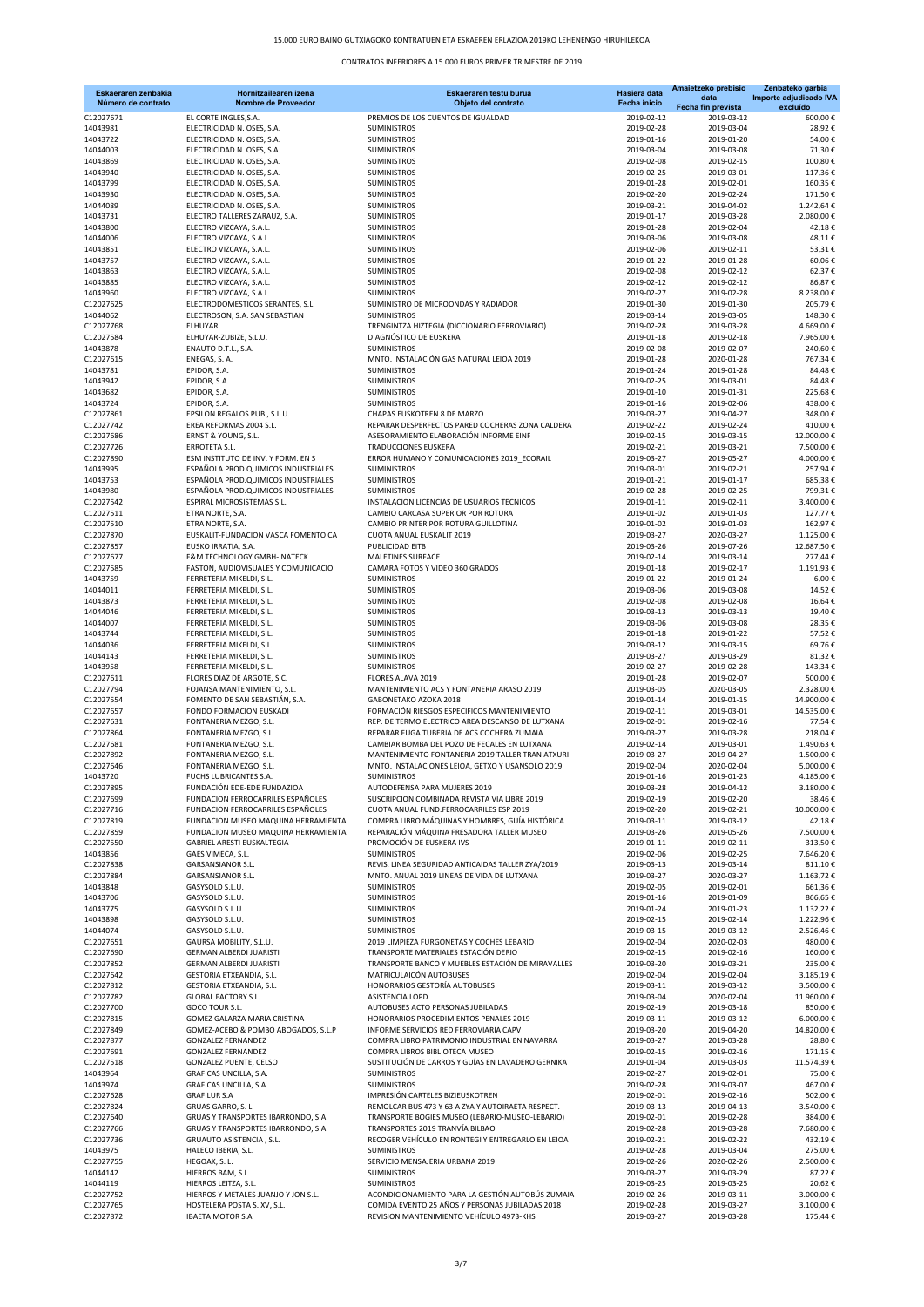## 15.000 EURO BAINO GUTXIAGOKO KONTRATUEN ETA ESKAEREN ERLAZIOA 2019KO LEHENENGO HIRUHILEKOA

| Eskaeraren zenbakia<br>Número de contrato | Hornitzailearen izena<br><b>Nombre de Proveedor</b>                      | Eskaeraren testu burua<br>Objeto del contrato                                                | Hasiera data<br>Fecha inicio | Amaietzeko prebisio<br>data<br>Fecha fin prevista | Zenbateko garbia<br>Importe adjudicado IVA<br>excluído |
|-------------------------------------------|--------------------------------------------------------------------------|----------------------------------------------------------------------------------------------|------------------------------|---------------------------------------------------|--------------------------------------------------------|
| C12027868                                 | <b>IBAETA MOTOR S.A</b>                                                  | REVISIÓN VEHÍCULO GLP SS.GG. AMARA 4962 KHS                                                  | 2019-03-27                   | 2019-03-28                                        | 190,96€                                                |
| 14043718                                  | IBARGOYEN SUMINISTROS CARROCEROS                                         | <b>SUMINISTROS</b>                                                                           | 2019-01-16                   | 2019-01-17                                        | 52,87€                                                 |
| 14044025<br>C12027745                     | IBARGOYEN SUMINISTROS CARROCEROS<br>IBERDROLA CLIENTES, S.A.U.           | <b>SUMINISTROS</b><br>SUMINISTRO ENERGÍA ELECTRICA 2.0 HASTA 29/02/2020                      | 2019-03-07<br>2019-02-22     | 2019-03-11<br>2020-02-21                          | 138,00€<br>300,00€                                     |
| C12027871                                 | IBERMATICA, S.A.                                                         | ADQUISICION EQUIPAMIENTO Y DOCKSTATION                                                       | 2019-03-27                   | 2019-05-27                                        | 1.252,00€                                              |
| C12027512                                 | IBERMATICA, S.A.                                                         | SUMINISTRO DISCOS SSD                                                                        | 2019-01-02                   | 2019-02-02                                        | 1.620,00€                                              |
| C12027519                                 | ICON MULTIMEDIA S.L                                                      | ADQUISICIÓN CMS - CONTENIDOS ÁREA COMERCIAL                                                  | 2019-01-04                   | 2019-02-03                                        | 13.904,00€                                             |
| C12027574<br>C12027597                    | <b>ID CARDS DIRECT LTD</b><br>IDASA SISTEMAS, S.L                        | SUMINISTRO LECTORES NFC (EGB)<br>MANTENIMIENTO ANUAL APLICACIÓN ROSMIMAN (2.019)             | 2019-01-17<br>2019-01-24     | 2019-02-16<br>2020-01-24                          | 141,24€<br>5.835,10€                                   |
| C12027586                                 | INDRA SISTEMAS, S.A.                                                     | INSTAL. EQUIP. MONETICA/SAE MICROBUS GIPUZKOA                                                | 2019-01-18                   | 2019-02-27                                        | 3.800,00€                                              |
| 14044020                                  | INDUSTRIAS JUNO, S.A.                                                    | <b>SUMINISTROS</b>                                                                           | 2019-03-07                   | 2019-03-14                                        | 30,55€                                                 |
| 14043951                                  | INDUSTRIAS METALA, S.L.                                                  | <b>SUMINISTROS</b>                                                                           | 2019-02-26                   | 2019-03-01                                        | 12,84€                                                 |
| C12027741<br>C12027548                    | ING. Y TÉCNICAS DE CALIDAD, S.L.<br>INGENIERIA DE SISTEMAS Y TELEMANDO,  | INSPECCIÓN PERIÓDICA ASCENSOR RAE 11910<br>REPARACION ETAPA DE POTENCIA MEGAFONIA            | 2019-02-22<br>2019-01-11     | 2019-02-23<br>2019-02-09                          | 142,00€<br>753,00€                                     |
| C12027896                                 | INGENIERIA DE SISTEMAS Y TELEMANDO.                                      | MTO SISTEMA GESTIÓN DE ALARMAS DE ESTACIÓN                                                   | 2019-03-28                   | 2020-03-28                                        | 9.080.00€                                              |
| 14044033                                  | INGETEAM POWER TECHNOLOGY, S.A.                                          | <b>SUMINISTROS</b>                                                                           | 2019-03-11                   | 2019-09-23                                        | 1.230,00€                                              |
| C12027664                                 | INSPEC. Y CERTIFICACIONES TÉCNICAS,                                      | REVISIÓN OCA DEL MONTACARGAS                                                                 | 2019-02-11                   | 2019-03-11                                        | 144,00€                                                |
| C12027635<br>C12027704                    | INSTALACIONES ELECTROMEC. BILAUTO,<br>INSTALACIONES ELECTROMEC. BILAUTO, | REVISION 4 SURTIDORES COMBUST. COCH. ZUMAIA-ELGOIB<br>REPARAR PUENTE LAVADO MÁQUINA DE LEIOA | 2019-02-01<br>2019-02-19     | 2019-02-02<br>2019-02-20                          | 655,00€<br>786,92€                                     |
| C12027897                                 | INTERCLYM, S.A.                                                          | REP. DE BARREDORA FREGADORA PEQUEÑA MONOBLOC FT 06                                           | 2019-03-28                   | 2019-04-12                                        | 1.819,21€                                              |
| C12027809                                 | IÑAKI BUITRON PEREZ DE SAN ROMAN                                         | AUDITORIA INTERNA DE CALIDAD ISO 9001-2015                                                   | 2019-03-11                   | 2019-03-16                                        | 3.800,00€                                              |
| C12027820                                 | IÑAKI URBISTONDO, S.L.                                                   | REPARACIÓN VAGONETA AAFB                                                                     | 2019-03-11                   | 2019-04-11                                        | 870,00€<br>45,00€                                      |
| C12027658<br>C12027513                    | IÑIGO GORROCHATEGUI URBIETA C.B.<br>IRIARTE GARRAIOAK. S.L.              | DESATASCAR DESAGÜES MUSEO<br><b>TRANSPORTE VAGONETAS</b>                                     | 2019-02-11<br>2019-01-02     | 2019-01-17<br>2019-01-02                          | 643,67€                                                |
| C12027650                                 | IRRATIBIDE, S.A.                                                         | PUBLICIDAD BIZKAIA IRRATIA FEB-MAR                                                           | 2019-02-04                   | 2019-04-04                                        | 1.540,00€                                              |
| C12027792                                 | IRU PUERTAS Y AUTOMATISMOS                                               | REPARAC. PUERTAS BATIENTES ENTRADA COCH. ZUMAIA                                              | 2019-03-05                   | 2019-03-06                                        | 90,00€                                                 |
| C12027830                                 | ISOTEST S.L. INSTRUMENTACION ELECTR                                      | CALIBRACION FUENTE ALIMENTACION 8040.ARASO                                                   | 2019-03-13                   | 2019-03-28                                        | 151,50€                                                |
| C12027580<br>14043852                     | ISOTEST S.L. INSTRUMENTACION ELECTR<br>ISTOBAL ESPAÑA SLU                | CALIBRACION GENERADOR FUNCIONES Y FLUKE 192<br><b>SUMINISTROS</b>                            | 2019-01-17<br>2019-02-06     | 2019-02-17<br>2019-02-08                          | 330,80€<br>51,20€                                      |
| C12027883                                 | ISTOBAL ESPAÑA SLU                                                       | REP. CEPILLO HORIZONTAL MAQ. LAVADO BUSES                                                    | 2019-03-27                   | 2019-04-11                                        | 136,50€                                                |
| C12027881                                 | ISTOBAL ESPAÑA SLU                                                       | CONTRATO MANTENIMIENTO DE ISTOBAL 2019                                                       | 2019-03-27                   | 2019-04-27                                        | 2.100,00€                                              |
| C12027715<br>C12027760                    | ITA ASUA, S.L. (ESTACION ITV BERGAR<br>ITXARTU KOMUNIKABIDEAK, S.A.      | REVIS. ORDINARIA+ESCOLAR ITV AUTOB. GIPUZKOA 2019<br>PUBLICIDAD ONDA VASCA                   | 2019-02-20<br>2019-02-27     | 2020-02-20<br>2019-04-27                          | 6.000,00€<br>6.000.00€                                 |
| C12027797                                 | IVAN LLARENA Y OTRO, C.B.                                                | REALIZAR INST. ELÉCTRICA COLUMNAS ELEVADORAS LEIOA                                           | 2019-03-06                   | 2019-03-13                                        | 1.950,00€                                              |
| C12027710                                 | IZENPE, S.A.                                                             | RENOVACIÓN Y/O ADQUISICIÓN TARJETAS IZAENPE                                                  | 2019-02-20                   | 2019-02-21                                        | 420,00€                                                |
| C12027582                                 | J.V.G. PITI ZERBITZUAK S.L.                                              | TRABAJOS PLAN ACCION INSALACIONES                                                            | 2019-01-17                   | 2019-01-22                                        | 3.145,00€                                              |
| C12027743                                 | JENNIFER FERNANDEZ MELCHOR Y OTRA C                                      | ELABORAC, MATERIALES PARA ROTULACION DE BUSES                                                | 2019-02-22                   | 2019-03-09                                        | 494,90€                                                |
| 14044107<br>14044076                      | JESUS DIEZ S.A.<br>JESUS DIEZ S.A.                                       | <b>SUMINISTROS</b><br><b>SUMINISTROS</b>                                                     | 2019-03-22<br>2019-03-15     | 2019-03-22<br>2019-03-11                          | 141,56€<br>430,00€                                     |
| 14043914                                  | JESUS DIEZ S.A.                                                          | <b>SUMINISTROS</b>                                                                           | 2019-02-19                   | 2019-02-18                                        | 1.792,24€                                              |
| C12027688                                 | JESUS DIEZ S.A.                                                          | ADQUISICIÓN SOFTWARE DIAGNÓSTICO Y ADAPTADOR.                                                | 2019-02-15                   | 2024-02-15                                        | 3.394,97€                                              |
| C12027533                                 | <b>JOHN SHORTER</b>                                                      | TRADUCCIONES DE INGLÉS                                                                       | 2019-01-07                   | 2019-02-07                                        | 38,34€                                                 |
| C12027825<br>C12027649                    | <b>JOHN SHORTER</b><br><b>JOHN SHORTER</b>                               | TRADUCCIONES DE INGLÉS<br>TRADUCCIONES DE INGLÉS                                             | 2019-03-13<br>2019-02-04     | 2019-04-13<br>2019-03-04                          | 79,26€<br>703,47€                                      |
| C12027549                                 | JON GAZTAÑAGA LUBIAN                                                     | DELIMITAR PLAZAS VEHÍCULOS ELÉCTRICOS LEIOA                                                  | 2019-01-11                   | 2019-01-16                                        | 2.562,00€                                              |
| C12027531                                 | JON OLAZABAL PAGNON                                                      | TRADUCCIONES DE FRANCÉS                                                                      | 2019-01-07                   | 2019-02-07                                        | 46,20€                                                 |
| C12027833                                 | JON OLAZABAL PAGNON                                                      | TRADUCCIONES DE FRANCÉS                                                                      | 2019-03-13                   | 2019-04-13                                        | 1.071,36€                                              |
| C12027779<br>C12027606                    | JOSE MORGADO NISA<br>JOSEBA ESNAL LAZKIBAR                               | GESTION EMOCIONAL Y ATENCION AL CLIENTE 2019<br>CURSO FORMACION IRIZAR 9 PERS.ZUMAIA         | 2019-03-04<br>2019-01-28     | 2019-03-19<br>2019-01-29                          | 9.450,00€<br>115,20€                                   |
| C12027776                                 | JOSERRA PRODUCCIONES, S.L.                                               | REALIZACIÓN VÍDEO TRANVÍA                                                                    | 2019-03-04                   | 2019-04-03                                        | 11.000,00€                                             |
| 14044141                                  | JUAN JOSE MONTEJO, S.L.                                                  | <b>SUMINISTROS</b>                                                                           | 2019-03-27                   | 2019-03-27                                        | 22,32€                                                 |
| C12027845<br>C12027837                    | JUAN JOSE MONTEJO, S.L.                                                  | DESCERRAJAR COLOCAC. N/BOMBILLO PUERTA COCH. ELG.<br>COPIA DE MANDO ESPECIAL Y LLAVES        | 2019-03-14                   | 2019-03-15                                        | 95,00€<br>119,52€                                      |
| C12027577                                 | JUAN JOSE MONTEJO, S.L.<br>JUAN JOSE MONTEJO, S.L.                       | COLOCAR CERRADURA CORTAFUEGOS PUERTA USANSOLO                                                | 2019-03-13<br>2019-01-17     | 2019-03-18<br>2019-01-18                          | 148,60€                                                |
| C12027753                                 | JUAN JOSE MONTEJO, S.L.                                                  | REPARACIÓN DE CERRADURAS                                                                     | 2019-02-26                   | 2019-03-26                                        | 245.16€                                                |
| 14044064                                  | JUAN JOSE MONTEJO, S.L.                                                  | <b>SUMINISTROS</b>                                                                           | 2019-03-14                   | 2019-03-08                                        | 283,72€                                                |
| C12027885<br>C12027653                    | JUAN JOSE MONTEJO, S.L.<br>JUAN JOSE MONTEJO, S.L.                       | COPIAS DE LLAVES INSPECCIÓN FERROCARRIL BIZKAIA<br>MANTENIMIENTO CERRAJERIA 2019             | 2019-03-27<br>2019-02-05     | 2019-03-28<br>2020-02-05                          | 604,80€<br>1.800,00€                                   |
| 14043785                                  | JUAN RAMON SAUBER, S.L.                                                  | <b>SUMINISTROS</b>                                                                           | 2019-01-24                   | 2019-01-28                                        | 252,68€                                                |
| C12027784                                 | KAHLOMEDIA, S.L.                                                         | CHAPA SOLAPA REDONDAS                                                                        | 2019-03-04                   | 2019-04-04                                        | 72,60€                                                 |
| C12027867                                 | KAPSCH TRAFFICCOM ARCE SISTEMAS, S.                                      | CARGA PROGRAMAC./INSERC. DATOS TARIFAS 01/ABRIL/19                                           | 2019-03-27                   | 2019-04-27                                        | 3.572,43€                                              |
| C12027893<br>C12027629                    | KAPSCH TRAFFICCOM TRANSPORTATION SA<br>KARMA SYNDICATE S.L.              | ADAPTACIÓN MINIMEAT A CLEARONE<br>ANUNCIO EL KARMA                                           | 2019-03-28<br>2019-02-01     | 2019-04-28<br>2019-02-16                          | 6.460,00€<br>500,00€                                   |
| 14043790                                  | KENCI, S.L.U.                                                            | <b>SUMINISTROS</b>                                                                           | 2019-01-25                   | 2019-01-29                                        | 420,00€                                                |
| 14043726                                  | KENCI, S.L.U.                                                            | <b>SUMINISTROS</b>                                                                           | 2019-01-16                   | 2019-01-23                                        | 518,40€                                                |
| 14043879                                  | KENCI, S.L.U.                                                            | SUMINISTROS                                                                                  | 2019-02-08                   | 2019-02-15                                        | 518,40€                                                |
| 14043943<br>C12027535                     | KENCI, S.L.U.<br>KILIKOLOR, S.L.                                         | SUMINISTROS<br>ESCANEO PROYECTOS MUSEO                                                       | 2019-02-25<br>2019-01-08     | 2019-03-04<br>2019-02-08                          | 518,40€<br>319,36€                                     |
| C12027818                                 | KILIKOLOR, S.L.                                                          | PREVISIÓN DE COPIAS Y ESCANEADOS 2019                                                        | 2019-03-11                   | 2020-03-11                                        | 2.500.00€                                              |
| 14043751                                  | KLEER KIM, S.A.L.                                                        | <b>SUMINISTROS</b>                                                                           | 2019-01-21                   | 2019-01-23                                        | 181,50€                                                |
| 14043662                                  | KLEER KIM, S.A.L.                                                        | SUMINISTROS                                                                                  | 2019-01-07                   | 2019-01-07                                        | 206,60€                                                |
| 14043860<br>14044053                      | KLEER KIM, S.A.L.<br>KLEER KIM, S.A.L.                                   | SUMINISTROS<br><b>SUMINISTROS</b>                                                            | 2019-02-07<br>2019-03-13     | 2019-02-07<br>2019-03-13                          | 385,55€<br>392,50€                                     |
| 14043786                                  | <b>KLINER PROFESIONAL</b>                                                | SUMINISTROS                                                                                  | 2019-01-24                   | 2019-01-31                                        | 257,16€                                                |
| 14043929                                  | KLUBER Lubrication GmbH IBERICA                                          | SIGAUS R.D. 679/20060,06/KG                                                                  | 2019-02-20                   | 2019-02-27                                        | 3.260,00€                                              |
| 14043805                                  | KNORR-BREMSE ESPAÑA, S.A.                                                | <b>SUMINISTROS</b>                                                                           | 2019-01-28                   | 2019-03-19                                        | 197,14€                                                |
| C12027894<br>C12027902                    | KREA COMUNICACIÓN, S.L.<br>LAENK SERVICIOS EMPRESARIALES S.L.            | DISEÑO EXPOSICIÓN 130 AÑOS DE ELECTROMOVILIDAD<br>CONTROL DE LEGIONELLA INSTALACIONES ARASO  | 2019-03-28<br>2019-03-29     | 2019-04-28<br>2023-04-16                          | 675,00€<br>5.671,52€                                   |
| C12027711                                 | LANDABEREA UNZUETA JUAN ANTONIO                                          | HONORARIOS LANDABEREA 2019                                                                   | 2019-02-20                   | 2019-02-21                                        | 3.000,00€                                              |
| C12027683                                 | LANGARRI LOGISTICA, S.L.                                                 | PAQUETERIA DENTRO DE EUSKADI.2019.ARASO                                                      | 2019-02-14                   | 2019-03-01                                        | 150,00€                                                |
| C12027660                                 | LAVANDERIA LIZARRA, S.L.                                                 | REPOSIC/LIMPIEZA BAYETAS REUTILIZAB. TALLER ZYA/19                                           | 2019-02-11                   | 2020-02-11                                        | 740,00€                                                |
| C12027858<br>C12027879                    | LEGEMON, S.L.<br>LGAI TECHNOLOGICAL CENTER, S.A.                         | SERV. MENSAJERIA 2019<br>CALIBRACIÓN EQ. ELEC. DE LABORATORIO 2019 LEBARIO                   | 2019-03-26<br>2019-03-27     | 2020-03-26<br>2019-04-11                          | 12.000,00€<br>1.184,31€                                |
| C12027811                                 | LINARES FARIAS MARIA LUISA                                               | HONORARIOS Mª LUISA LINARES                                                                  | 2019-03-11                   | 2019-03-12                                        | 900,00€                                                |
| C12027579                                 | LINTERNERIA ALABIER, C.B. (NO USAR)                                      | DESATASCAR DESAGÜES MUSEO                                                                    | 2019-01-17                   | 2019-01-17                                        | 90,00€                                                 |
| C12027770                                 | LOIGAR KONPONKETAK, S.L.                                                 | ITV LAND ROVER MUSEO                                                                         | 2019-03-01                   | 2019-03-02                                        | 280,37€                                                |
| C12027592<br>14043765                     | LOPEZ HEREDIA RAMOS<br>LOSADU S.C.                                       | HONORARIOS NOTARIA LOPEZ DE HEREDIA<br><b>SUMINISTROS</b>                                    | 2019-01-21<br>2019-01-22     | 2019-01-17<br>2019-01-26                          | 516,92€<br>525,20€                                     |
| 14043695                                  | LUBRICANTES ESPECIALES LANCAR, S.L.                                      | SUMINISTROS                                                                                  | 2019-01-14                   | 2019-01-18                                        | 201,60€                                                |
| 14043812                                  | LUIS MANUEL TURUELO FERNÁNDEZ                                            | <b>SUMINISTROS</b>                                                                           | 2019-01-29                   | 2019-01-24                                        | 4.882,50€                                              |
| C12027622                                 | Mª DOLORES FERNANDEZ ILARDIA                                             | TINTORERIA LAVANDERIA 2019                                                                   | 2019-01-29                   | 2020-01-29                                        | 600,00€                                                |
| 14043739<br>C12027839                     | MADIC IBERIA, S.L.<br>MADIC IBERIA, S.L.                                 | <b>SUMINISTROS</b><br>REVIS. PERIODICA ANUAL DEPOSITO GASOLEO-A ZUMAIA                       | 2019-01-18<br>2019-03-13     | 2019-01-07<br>2019-03-28                          | 121,85€<br>185,00€                                     |
| 14043740                                  | MADIC IBERIA, S.L.                                                       | <b>SUMINISTROS</b>                                                                           | 2019-01-18                   | 2019-01-07                                        | 243,70€                                                |
| C12027624                                 | MADIC IBERIA, S.L.                                                       | MONTAR FILTRO NUEVO Y CEBAR INSTALACIÓN.                                                     | 2019-01-30                   | 2019-01-30                                        | 705,70€                                                |
| C12027670                                 | MADIC IBERIA, S.L.                                                       | ADECUACION BOCAS LLENADO DEPOSITOS GASOIL ELG/LEB                                            | 2019-02-12                   | 2019-02-27                                        | 765,00€                                                |
| C12027599<br>C12027630                    | MAIZPIDE, S.COOP.LTDA<br>MAIZPIDE, S.COOP.LTDA                           | PROMOCIÓN DE EUSKERA JIPM<br>PROMOCIÓN DE EUSKERA AMM                                        | 2019-01-24<br>2019-02-01     | 2019-02-24<br>2019-03-01                          | 284,00€<br>539,00€                                     |
| C12027708                                 | MAIZPIDE, S.COOP.LTDA                                                    | PROMOCIÓN DE EUSKERA DLM (LIBERACIÓN)                                                        | 2019-02-20                   | 2019-03-20                                        | 2.577,00€                                              |
| C12027732                                 | MAIZPIDE, S.COOP.LTDA                                                    | PROMOCIÓN DE EUSKERA JMVL (LIBERACIÓN)                                                       | 2019-02-21                   | 2019-03-21                                        | 2.577,00€                                              |
| 14043824                                  | MALLOL ASETYC                                                            | <b>SUMINISTROS</b>                                                                           | 2019-01-31                   | 2019-01-31                                        | 192,19€                                                |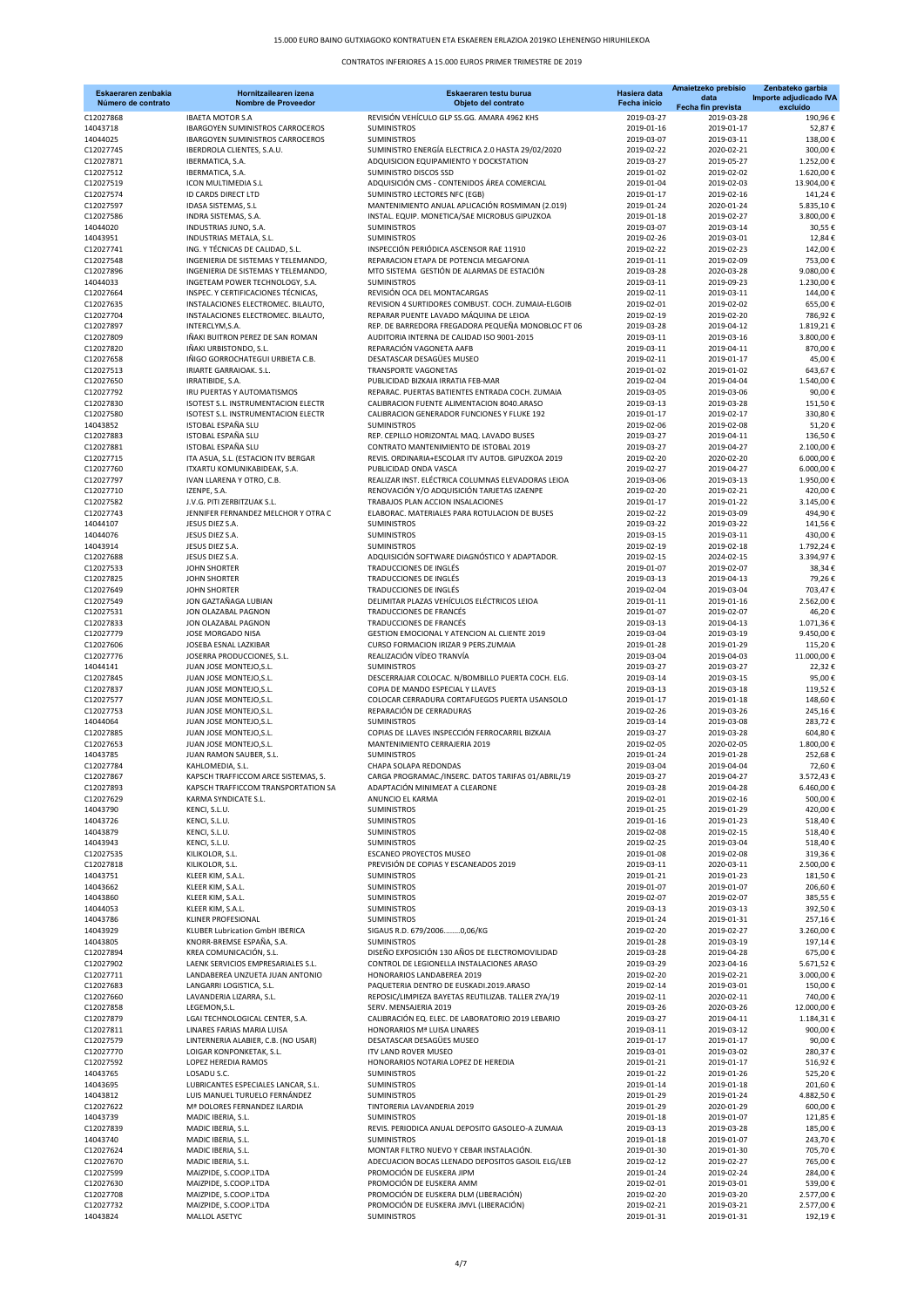| Eskaeraren zenbakia<br>Número de contrato | Hornitzailearen izena<br><b>Nombre de Proveedor</b>                      | Eskaeraren testu burua<br>Objeto del contrato                                                   | Hasiera data<br>Fecha inicio | Amaietzeko prebisio<br>data<br>Fecha fin prevista | Zenbateko garbia<br>Importe adjudicado IVA<br>excluído |
|-------------------------------------------|--------------------------------------------------------------------------|-------------------------------------------------------------------------------------------------|------------------------------|---------------------------------------------------|--------------------------------------------------------|
| C12027799                                 | MANDIOLA COMPOSITES, S.L.                                                | FABRICAC. MOLDE+2 TAPAS CENTRALES SOPORTE A/A ZYA                                               | 2019-03-06                   | 2019-04-06                                        | 3.948,55€                                              |
| 14043679                                  | MAPE SEGURIDAD, S.A.                                                     | Gafas de Seguridad                                                                              | 2019-01-10                   | 2019-01-10                                        | 54,00€                                                 |
| 14043838<br>14044123                      | MAPE SEGURIDAD, S.A.<br>MAPE SEGURIDAD, S.A.                             | Gafas de Seguridad<br>GUANTE SOFAMEL MOD. SG. Guantes dieléctricos. TALL                        | 2019-02-04<br>2019-03-25     | 2019-02-04<br>2019-04-01                          | 54,00€<br>99,20€                                       |
| 14043876                                  | MAPE SEGURIDAD, S.A.                                                     | <b>SUMINISTROS</b>                                                                              | 2019-02-08                   | 2019-02-15                                        | 2.244,00€                                              |
| 14044027                                  | MAPE SEGURIDAD, S.A.                                                     | Gafas seguridad                                                                                 | 2019-03-07                   | 2019-03-07                                        | 2.916,00€                                              |
| C12027656                                 | MARCOS GALAN VERA                                                        | ROTULAR Y PINTAR PARCELAS MOTOS HANGAR LEIOA                                                    | 2019-02-11                   | 2019-02-13                                        | 650,00€                                                |
| C12027835<br>C12027840                    | MASONEILAN S.L.U.<br>MASONEILAN S.L.U.                                   | CALIBRACION DE EQUIPO ULTRASONIDOS USM 36 AÑO 2019<br>PIEZA CALIBRACION MAQUINA ULTRASONIDOS    | 2019-03-13<br>2019-03-13     | 2019-03-28<br>2019-03-28                          | 500,00€<br>572,00€                                     |
| C12027714                                 | MATZ-ERREKA, S.Coop.                                                     | 2019 - MANTENIMIENTO PTAS CORREDERAS/BARRERA - LEB                                              | 2019-02-20                   | 2020-02-20                                        | 3.555,52€                                              |
| C12027706                                 | MBN COMUNICACION                                                         | <b>DOSSIER DE PRENSA</b>                                                                        | 2019-02-19                   | 2020-02-19                                        | 6.120,00€                                              |
| C12027687                                 | MECALUX, S.A. (BARCELONA)                                                | REPARACION ALMACEN VERTICAL AV3 LEBARIO                                                         | 2019-02-15                   | 2019-01-09                                        | 695,99€                                                |
| C12027557<br>C12027581                    | MEDICINA ANALITICA CONSUMIBLES MAC<br>MEDICINA ANALITICA CONSUMIBLES MAC | BATERIA PARA DESFIBRILADOR<br>MATERIAL VARIO SERVICIO MÉDICO                                    | 2019-01-14<br>2019-01-17     | 2019-01-15<br>2019-02-16                          | 651,62€<br>1.800,79€                                   |
| C12027729                                 | MEDIOSCOM                                                                | DIPLOMAS EUSKADI PARA PERSONAS JUBILADAS ACTO INTE                                              | 2019-02-21                   | 2019-03-20                                        | 3.960,00€                                              |
| C12027887                                 | MENDI-ONDO ELEKTRIZITATEA S,L                                            | INSTALAC. TOMA TIERRA+REGISTROS SALA CALDERA ACS                                                | 2019-03-27                   | 2019-03-30                                        | 503,26€                                                |
| 14044069                                  | MENDI-ONDO ELEKTRIZITATEA S,L                                            | <b>SUMINISTROS</b><br>PRESUP. 18/19 DEL 12/0                                                    | 2019-03-14                   | 2019-03-12                                        | 592,49€                                                |
| C12027886<br>C12027747                    | MENDI-ONDO ELEKTRIZITATEA S,L<br>MIGUEL ANGEL OTEIZA ISO                 | REPARAC+MANTº. ELECTRIC./LUMINICO COCH. ZUMAIA<br>HONORARIOS REPRESENTACIÓ OTEIZA 2019          | 2019-03-27                   | 2019-04-10                                        | 2.228,55€<br>96,05€                                    |
| C12027767                                 | MIGUEL ANGEL SOBRON EXPRESS, S.L.                                        | TRANSPORTE PAQUETERIA AÑO 2019                                                                  | 2019-02-26<br>2019-02-28     | 2019-02-27<br>2020-02-28                          | 5.000,00€                                              |
| 14043872                                  | MINTEGUI INDUSTRIAS DEL CAMION, S.A                                      | <b>SUMINISTROS</b>                                                                              | 2019-02-08                   | 2019-02-07                                        | 150,98€                                                |
| 14043767                                  | MINTEGUI INDUSTRIAS DEL CAMION, S.A                                      | <b>SUMINISTROS</b>                                                                              | 2019-01-23                   | 2019-01-15                                        | 183,16€                                                |
| C12027516                                 | MONTAJES ELECTRICOS GAU ARGI, S.L.                                       | MANTENIMIENTO ALUMBRADO MUSEO<br>REPARACIÓN ALUMBRADO MUSEO                                     | 2019-01-04                   | 2019-01-05                                        | 111,00€<br>269,28€                                     |
| C12027725<br>C12027798                    | MONTAJES ELECTRICOS GAU ARGI, S.L.<br>MONTAJES ELECTRICOS GAU ARGI, S.L. | REPARACIÓN 5 LAMPARAS COCHERAS                                                                  | 2019-02-21<br>2019-03-06     | 2019-02-22<br>2019-03-07                          | 897,05€                                                |
| C12027828                                 | MONTAJES ELECTRICOS SAN IGNACIO SL                                       | CORTE CATENARIA Y DERIVACION ILUMINACION.ARASO                                                  | 2019-03-13                   | 2019-03-28                                        | 906,08€                                                |
| C12027591                                 | MONTAJES ELECTRICOS SAN IGNACIO SL                                       | COLOCAR FOCOS Y REPARAR COLUMNAS ALUMBRADO.ARASO                                                | 2019-01-21                   | 2019-02-05                                        | 1.118,08€                                              |
| C12027796                                 | MONTEARENAS, S.A.U.                                                      | ACTUALIZ. LICENC+SERVº. ASIST. JALTEST SOFT AÑO/19                                              | 2019-03-06<br>2019-02-27     | 2020-03-06                                        | 1.792,00€                                              |
| 14043969<br>14043947                      | MONTTE, S.L.<br>MONTTE, S.L.                                             | <b>SUMINISTROS</b><br><b>SUMINISTROS</b>                                                        | 2019-02-25                   | 2019-03-08<br>2019-02-28                          | 61,54€<br>106,95€                                      |
| 14043966                                  | MONTTE, S.L.                                                             | <b>SUMINISTROS</b>                                                                              | 2019-02-27                   | 2019-02-18                                        | 161,60€                                                |
| C12027647                                 | MONTTE, S.L.                                                             | SUMINISTRO PIZARRAS ARASO                                                                       | 2019-02-04                   | 2019-03-04                                        | 213,90€                                                |
| C12027855                                 | MURGIBE, S.L.                                                            | ASISTENCIA TÉCNICA PLAN DE IGUALDAD                                                             | 2019-03-25                   | 2019-04-25                                        | 12.000.00€                                             |
| C12027873<br>C12027790                    | NAUTICA LEIOA, S.L.<br>NEDERMAN IBERICA, S.A.                            | FABRICAR MOLDE REPOSAPIES Y 12 UNIDADES EN PRFV<br>MNTO.ANUAL SISTEMAS DE ALTO VACIO.2019.ARASO | 2019-03-27<br>2019-03-05     | 2019-03-30<br>2020-03-05                          | 680,00€<br>950,00€                                     |
| C12027547                                 | NEDERMAN IBERICA, S.A.                                                   | 2019 - MANTENIMIENTO EQUIPOS ALTO VACIO - LEBARIO                                               | 2019-01-11                   | 2020-01-10                                        | 1.995,00€                                              |
| 14043798                                  | NETYA FERHIGIENE, S.L.                                                   | <b>SUMINISTROS</b>                                                                              | 2019-01-28                   | 2019-02-01                                        | 71,37€                                                 |
| 14043926                                  | NETYA FERHIGIENE, S.L.                                                   | <b>SUMINISTROS</b>                                                                              | 2019-02-20                   | 2019-02-24                                        | 85,64€                                                 |
| 14044113<br>14043859                      | NETYA FERHIGIENE, S.L.<br>NETYA FERHIGIENE, S.L.                         | SUMINISTROS<br><b>SUMINISTROS</b>                                                               | 2019-03-22<br>2019-02-07     | 2019-03-26<br>2019-02-22                          | 85,64€<br>238,00€                                      |
| 14043822                                  | NIPPON GASES ESPAÑA, S.L.U.                                              | <b>SUMINISTROS</b>                                                                              | 2019-01-31                   | 2019-02-04                                        | 240,81€                                                |
| C12027633                                 | NORCASLE, S.L.                                                           | <b>CURSILLO LEIOA</b>                                                                           | 2019-02-01                   | 2019-02-02                                        | 107,20€                                                |
| 14043773                                  | OFFICE DEPOT S.L.                                                        | <b>SUMINISTROS</b>                                                                              | 2019-01-24                   | 2019-01-24                                        | 204,08€                                                |
| 14044094                                  | OFFICE DEPOT S.L.                                                        | <b>SUMINISTROS</b><br>SUMINISTRO CABEZAL IMPRESORA EVOLIS                                       | 2019-03-21                   | 2019-03-25                                        | 206,68€<br>350,00€                                     |
| C12027538<br>14044153                     | OFIMATIKA LAN, S.L.L.<br>OFIMATIKA LAN, S.L.L.                           | <b>SUMINISTROS</b>                                                                              | 2019-01-11<br>2019-03-28     | 2019-01-18<br>2019-04-04                          | 1.770,00€                                              |
| C12027844                                 | OLIDEN ETXEGINTZA                                                        | INST. PUNTO EMERGENC+LUMINAR. VESTUARIO LIMP. ZYA                                               | 2019-03-14                   | 2019-03-15                                        | 322,90€                                                |
| C12027552                                 | <b>OLIDEN ETXEGINTZA</b>                                                 | ADECUAC. ZONA VESTUAR./ALMACEN PERSONAL LIMP. ZYA                                               | 2019-01-14                   | 2019-03-14                                        | 6.640,00€                                              |
| 14043681<br>C12027619                     | ONATEK DIGITAL, S.L.<br>ONDARTEZ, S.L.                                   | <b>SUMINISTROS</b><br>RECUPERACIÓN AZULEJOS PUBLICIDAD BALNEARIO ALZOLA                         | 2019-01-10<br>2019-01-29     | 2019-01-10<br>2020-10-29                          | 525,00€<br>3.575,00€                                   |
| C12027749                                 | ORIA ALQUILER DE MAQUINARIA S.L.                                         | ALQUILER PLATAFORMA ARTICULADA. DOS DIAS. ARASO                                                 | 2019-02-26                   | 2019-03-13                                        | 298,80€                                                |
| C12027750                                 | ORONA S. COOP. LTDA.                                                     | 2019 - MANTENIMIENTO ASCENSORES - LEBARIO Y ARASO                                               | 2019-02-26                   | 2020-02-26                                        | 7.764,48€                                              |
| C12027757                                 | OTAMENDI ETXABE JESUS                                                    | MANTENIMIENTO COLECCIÓN RELOJES MUSEO 2019                                                      | 2019-02-27                   | 2020-02-27                                        | 4.870,00€                                              |
| C12027801<br>14043924                     | OZAITA, S.A.<br>PAPYNDUX, S.A.                                           | SERVICIO ASESORAMIENTO CONTABLE Y FISCAL 2019<br><b>INOXCROM</b>                                | 2019-03-07<br>2019-02-20     | 2020-03-07<br>2019-01-15                          | 4.440,00 €<br>0,89€                                    |
| 14043769                                  | PAPYNDUX, S.A.                                                           | <b>SUMINISTROS</b>                                                                              | 2019-01-23                   | 2019-01-30                                        | 60,98€                                                 |
| 14044096                                  | PAPYNDUX, S.A.                                                           | <b>SUMINISTROS</b>                                                                              | 2019-03-21                   | 2019-03-28                                        | 130,86€                                                |
| 14044095                                  | PAPYNDUX, S.A.                                                           | <b>SUMINISTROS</b>                                                                              | 2019-03-21                   | 2019-03-28                                        | 892,24€                                                |
| 14043892<br>14043693                      | PAREIZO, S.L.<br>PAREIZO, S.L.                                           | <b>SUMINISTROS</b><br><b>SUMINISTROS</b>                                                        | 2019-02-15<br>2019-01-11     | 2019-02-12<br>2018-12-31                          | 26,01€<br>110,40€                                      |
| C12027675                                 | PATENTES TALGO, S.L                                                      | REPARACION TORNO TALGO                                                                          | 2019-02-13                   | 2019-02-27                                        | 3.157,75€                                              |
| 14043837                                  | PECOMARK, S.A.                                                           | <b>SUMINISTROS</b>                                                                              | 2019-02-04                   | 2019-03-04                                        | 800,02€                                                |
| C12027632                                 | PEGAMO SUMINISTROS, S.L.                                                 | REVISAR COMPRESOR TALLER LEIOA                                                                  | 2019-02-01                   | 2020-02-01                                        | 1.319,00€                                              |
| 14043849<br>C12027863                     | PENTER COMERCIAL, S.A.<br>PENTER COMERCIAL, S.A.                         | <b>SUMINISTROS</b><br>REPARACION PLASTIFICADORA SS.GG.                                          | 2019-02-05<br>2019-03-27     | 2019-02-12<br>2019-03-29                          | 71,10€<br>77,30€                                       |
| 14043967                                  | PENTER COMERCIAL, S.A.                                                   | <b>SUMINISTROS</b>                                                                              | 2019-02-27                   | 2019-03-08                                        | 86,40€                                                 |
| 14043923                                  | PENTER COMERCIAL, S.A.                                                   | <b>SUMINISTROS</b>                                                                              | 2019-02-20                   | 2019-02-20                                        | 154,10€                                                |
| 14044082                                  | PENTER COMERCIAL, S.A.                                                   | <b>SUMINISTROS</b>                                                                              | 2019-03-20                   | 2019-03-25                                        | 250,09€                                                |
| C12027667<br>14044131                     | PENTER COMERCIAL, S.A.<br>PENTER COMERCIAL, S.A.                         | SUMINISTRO DE ENCUADERNADORA SS.GG.<br><b>SUMINISTROS</b>                                       | 2019-02-11                   | 2019-02-12                                        | 1.050,00€                                              |
| 14044014                                  | PENTER COMERCIAL, S.A.                                                   | <b>SUMINISTROS</b>                                                                              | 2019-03-26<br>2019-03-06     | 2019-04-02<br>2019-03-13                          | 118,00€<br>472,00€                                     |
| 14044068                                  | POPPELMAN IBERICA, S.R.L.U.                                              | CAJAS 2,50.-€ BOLSAS 1,90X4 7,60.-€ GASTOS DE TRAN                                              | 2019-03-14                   | 2019-03-21                                        | 141,61€                                                |
| C12027589                                 | PORMANORTE, S.L.                                                         | MANTENIMIENTO PUERTA AUTOMATICA OIT GASTEIZ 2019                                                | 2019-01-21                   | 2020-01-21                                        | 428,66€                                                |
| C12027674<br>C12027808                    | PRADO EGUIA JULEN<br>PRADO EGUIA JULEN                                   | <b>GASTOS REUNIÓN TRAM-BCN</b><br>VISITA DELEGACION HUNGARA                                     | 2019-02-12<br>2019-03-11     | 2019-03-12<br>2019-04-11                          | 198,00€<br>968,00€                                     |
| C12027823                                 | PRIMION DIGITEK .S.L.U.                                                  | MANTENIMIENTO 2019 DIGITEK PRESENCIA-ACCESOS                                                    | 2019-03-13                   | 2020-03-13                                        | 6.806.40€                                              |
| C12027851                                 | PROYECTOS TÉCNICOS MISTRAL, S.L.P.                                       | LEGALIZACIÓN INSTALACIONES CALEFECCIÓN MUSEO                                                    | 2019-03-20                   | 2019-05-20                                        | 2.600,00€                                              |
| C12027751                                 | PUBLIPYME, S.A.                                                          | ANUNCIO P.SELECCIÓN RESP. RRLL Y RESP. C.CALIDAD                                                | 2019-02-26                   | 2019-02-27                                        | 7.771,50€                                              |
| C12027594<br>C12027759                    | QUICK, C. FOT. INTEGRAL, S.L.<br>RADIADORES SANTI, S.L.                  | <b>CAMBIO TOTEMS</b><br>MANTº/REP. RADIADORES+EQUIPOS A/A FLOTA BUS GIP-19                      | 2019-01-21<br>2019-02-27     | 2019-02-20<br>2020-02-27                          | 1.508,00€<br>6.000,00€                                 |
| 14043821                                  | RADIO RHIN, S.A.                                                         | <b>SUMINISTROS</b>                                                                              | 2019-01-31                   | 2019-01-30                                        | 319,38€                                                |
| 14043979                                  | RADIO RHIN, S.A.                                                         | <b>SUMINISTROS</b>                                                                              | 2019-02-28                   | 2019-02-27                                        | 324,83€                                                |
| C12027843                                 | RADIO TAXI GASTEIZ, S.A.                                                 | TRANSPORTE 7 PERSONAS DE DURANGO A GASTEIZ                                                      | 2019-03-14                   | 2019-04-14                                        | 164,00€                                                |
| C12027834                                 | RADIO VITORIA, S.A.                                                      | PUBLICIDAD RADIO VITORIA                                                                        | 2019-03-13                   | 2019-07-13                                        | 2.187,50€<br>440,00€                                   |
| C12027841<br>C12027813                    | RAFAEL ALCORTA Y ABOGADOS, S.L.<br>RAFAEL ALCORTA Y ABOGADOS, S.L.       | SERV. A.LABORALISTAS AUTOS 41-19<br>SERV. ABOGADOS LABORALISTAS AUTOS 105-15                    | 2019-03-13<br>2019-03-11     | 2019-03-14<br>2019-03-12                          | 1.461,00 €                                             |
| C12027814                                 | RAFAEL ALCORTA Y ABOGADOS, S.L.                                          | SERV. ABOG.LABORALISTAS AUTOS 470-18                                                            | 2019-03-11                   | 2019-03-12                                        | 5.498,00€                                              |
| 14043817                                  | Rail Line Components S.L.U.                                              | <b>SUMINISTROS</b>                                                                              | 2019-01-30                   | 2019-02-25                                        | 492,50€                                                |
| C12027645                                 | Rail Line Components S.L.U.<br><b>RANKIE UK LTD</b>                      | SUMINISTRO GARRA DE TRANSPORTE RUEDA PARA DECALAJE<br>ADAPTADORES MINIDP-HDMI                   | 2019-02-04                   | 2019-05-03                                        | 3.050,00€                                              |
| C12027678<br>14043973                     | RECAMBIOS SAGASTA, S.L.                                                  | <b>SUMINISTROS</b>                                                                              | 2019-02-14<br>2019-02-28     | 2019-03-14<br>2019-02-28                          | 63,15€<br>1,85€                                        |
| 14044019                                  | RECAMBIOS SAGASTA, S.L.                                                  | <b>SUMINISTROS</b>                                                                              | 2019-03-07                   | 2019-03-08                                        | 4,29€                                                  |
| 14043835                                  | RECAMBIOS SAGASTA, S.L.                                                  | <b>SUMINISTROS</b>                                                                              | 2019-02-04                   | 2019-02-08                                        | 16,74€                                                 |
| 14044032                                  | RECAMBIOS SAGASTA, S.L.                                                  | <b>SUMINISTROS</b>                                                                              | 2019-03-11                   | 2019-03-13                                        | 25,90€                                                 |
| 14043988<br>14044009                      | RECAMBIOS SAGASTA, S.L.<br>RECAMBIOS SAGASTA, S.L.                       | SUMINISTROS<br>SUMINISTROS                                                                      | 2019-03-01<br>2019-03-06     | 2019-03-04<br>2019-03-08                          | 29,26€<br>74,29€                                       |
| 14043962                                  | RECAMBIOS SAGASTA, S.L.                                                  | SUMINISTROS                                                                                     | 2019-02-27                   | 2019-03-14                                        | 1.056,00€                                              |
| 14043867                                  | RECAMBIOS SAGASTA, S.L.                                                  | <b>SUMINISTROS</b>                                                                              | 2019-02-08                   | 2019-02-18                                        | 1.707,75€                                              |
| 14043675                                  | REPARACIONES AUTOIRAETA, S.A.L.                                          | SUMINISTROS                                                                                     | 2019-01-09                   | 2018-12-27                                        | 47,70€                                                 |
| C12027807                                 | REPARACIONES AUTOIRAETA, S.A.L.                                          | REVIS/PRECINT. TACOGRAF. DIGIT. AUTOB/GIPUZK. 2019                                              | 2019-03-07                   | 2020-03-07                                        | 4.500,00€                                              |

14043791 ROEIRASA SUMINISTROS 2019-01-28 2018-09-24 71,04 €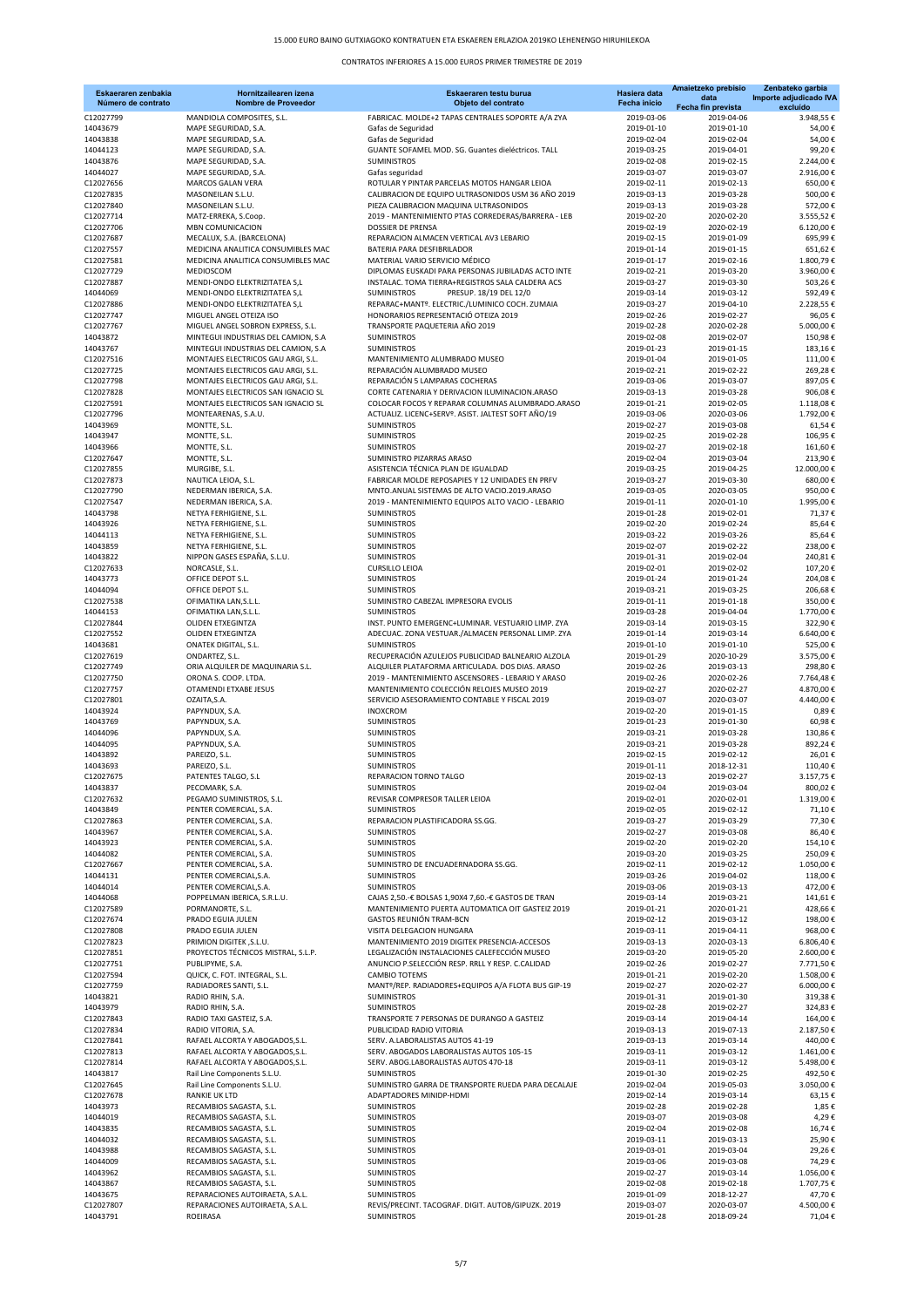| Eskaeraren zenbakia<br>Número de contrato | Hornitzailearen izena<br><b>Nombre de Proveedor</b>                        | Eskaeraren testu burua<br>Objeto del contrato                                                        | Hasiera data<br><b>Fecha inicio</b> | Amaietzeko prebisio<br>data<br>Fecha fin prevista | Zenbateko garbia<br>Importe adjudicado IVA<br>excluído |
|-------------------------------------------|----------------------------------------------------------------------------|------------------------------------------------------------------------------------------------------|-------------------------------------|---------------------------------------------------|--------------------------------------------------------|
| 14043780                                  | ROEIRASA                                                                   | <b>SUMINISTROS</b>                                                                                   | 2019-01-24                          | 2019-01-28                                        | 73,44€                                                 |
| 14043982                                  | ROEIRASA                                                                   | <b>SUMINISTROS</b>                                                                                   | 2019-02-28                          | 2019-03-04                                        | 307,06€                                                |
| C12027593<br>C12027627                    | SAFETY-KLEEN ESPAÑA, S.A.<br>SAGARNA MALKORRA MIREN JOSUNE                 | MNTO. ANUAL 2019 LAVADORAS PIEZAS+GESTION RESIDUOS<br>TROFEO LIGA EUSKOTREN                          | 2019-01-21<br>2019-02-01            | 2020-01-20<br>2019-08-01                          | 7.615,44 €<br>1.250,00€                                |
| 14043972                                  | SALTOKI GIPUZKOA, S.A.                                                     | <b>SUMINISTROS</b>                                                                                   | 2019-02-28                          | 2019-02-28                                        | 4,68€                                                  |
| C12027733<br>14043952                     | SANCHEZ FELIX JOSE LUIS                                                    | HONRARIOS LETRADO JOSE LUIS SANCHEZ<br><b>SUMINISTROS</b>                                            | 2019-02-21<br>2019-02-26            | 2019-02-22<br>2019-03-06                          | 2.000,00€<br>863,83€                                   |
| C12027746                                 | SANDVIK ESPAÑOLA, S.A.<br>SANTA MARIA KATEDRALA FUNDAZIOA                  | ENTRADAS VISITA CATEDRAL GAST PERSONAS JUBILADA                                                      | 2019-02-25                          | 2019-03-24                                        | 625,00€                                                |
| C12027654                                 | SASOIA, S.L.                                                               | FORMACION PREVENCION DROGODEPENDENCIAS AMBITO LAB                                                    | 2019-02-06                          | 2019-02-11                                        | 6.900,00€                                              |
| 14043883<br>14043691                      | SCASAGA, S.A.<br>SCASAGA, S.A.                                             | <b>SUMINISTROS</b><br><b>SUMINISTROS</b>                                                             | 2019-02-11<br>2019-01-11            | 2019-01-31<br>2018-12-28                          | 3.252,25€<br>3.720,51€                                 |
| 14044067                                  | SCASAGA, S.A.                                                              | <b>SUMINISTROS</b>                                                                                   | 2019-03-14                          | 2019-02-28                                        | 4.139,85€                                              |
| C12027882                                 | SEGURILIGHT SEÑALIZACION, S.L.L.                                           | SUMINISTRO INSCRIPCIONES TD2000 PARA HOMOLOGACIÓN                                                    | 2019-03-27                          | 2019-04-27                                        | 934,50€                                                |
| C12027608<br>14044121                     | SEGURMA S.A.<br>SEIN BATU, S.L.                                            | EXTINTORES FORMACION INCENDIOS GASTEIZ<br><b>SUMINISTROS</b>                                         | 2019-01-28<br>2019-03-25            | 2019-02-02<br>2019-04-01                          | 167,92€<br>40,36€                                      |
| 14043665                                  | SEIN BATU, S.L.                                                            | <b>SUMINISTROS</b>                                                                                   | 2019-01-08                          | 2019-01-10                                        | 44,61€                                                 |
| 14043766                                  | SEIN BATU, S.L.                                                            | SUMINISTROS                                                                                          | 2019-01-23                          | 2019-01-25                                        | 240,00€                                                |
| 14043748<br>14043807                      | SEIN BATU, S.L.<br>SEIN BATU, S.L.                                         | <b>SUMINISTROS</b><br><b>SUMINISTROS</b>                                                             | 2019-01-18<br>2019-01-28            | 2019-01-16<br>2019-02-04                          | 818,40€<br>2.124,80€                                   |
| C12027764                                 | SEMA SEGURIDAD Y SISTEMAS, S.L.                                            | REPARACIÓN PORTERO AUTOMATICO ACCESO VEHICULOS                                                       | 2019-02-28                          | 2019-03-01                                        | 250,00€                                                |
| 14043862                                  | SENSING, S.L.                                                              | <b>SUMINISTROS</b>                                                                                   | 2019-02-07                          | 2019-05-02                                        | 2.457,00€                                              |
| C12027740<br>C12027738                    | SEPIN EDITORIAL JURIDICA S.L.<br>SERKONTEN - SCIO. CONT. HIGIENICO         | LIBRO TODO SOBRE EL CONTRATO MENOR<br>SERVº. RECOGIDA CONTENED. HIGIEN/SANIT. ZYA/ELG-19             | 2019-02-22<br>2019-02-21            | 2019-02-23<br>2020-02-21                          | 50,96€<br>67,36€                                       |
| C12027603                                 | SERKONTEN - SCIO. CONT. HIGIENICO                                          | MANTENIMIENTO ALFONBRA OIT 2019                                                                      | 2019-01-25                          | 2020-01-25                                        | 148,01€                                                |
| C12027601                                 | SERKONTEN - SCIO. CONT. HIGIENICO                                          | MANT. ALFOMBRA Y CONTENEDORES 2019<br>MNTO, Y BACTERIOSTATICOS Y CONTENEDORES 2019 LEIOA             | 2019-01-25                          | 2020-01-25                                        | 915,00€                                                |
| C12027648<br>C12027771                    | SERKONTEN - SCIO. CONT. HIGIENICO<br>SERKONTEN - SCIO. CONT. HIGIENICO     | MANTENIMIENTO SERKONTEN ARASO Y LEBARIO                                                              | 2019-02-04<br>2019-03-01            | 2019-02-05<br>2020-03-01                          | 949,67€<br>2.503,34 €                                  |
| C12027772                                 | SERKONTEN - SCIO. CONT. HIGIENICO                                          | <b>SUMINISTROS</b>                                                                                   | 2019-03-01                          | 2020-03-01                                        | 6.610,18€                                              |
| C12027831                                 | SERNIVEL3, S.L.                                                            | SUMINISTROS DE TRANSCEIVER SFP FUNICULAR                                                             | 2019-03-13                          | 2019-03-28                                        | 338,90€                                                |
| C12027876<br>C12027731                    | SERUK S.L. SERVICIOS GENERALES URB.<br>SERVICIOS POSTALES DEL PAIS VASCO   | MANTENIMIENTO ASEO ABETXUKO 2019<br>SERVICIOS POSTALES 2019                                          | 2019-03-27<br>2019-02-21            | 2020-03-27<br>2020-02-21                          | 2.430,70€<br>2.800,00€                                 |
| C12027652                                 | SERVIRREINER, S.L.                                                         | DISPENSADORES DE AGUA 2019                                                                           | 2019-02-05                          | 2020-02-05                                        | 2.000,00€                                              |
| 14043666                                  | SETALDE, S. A                                                              | <b>SUMINISTROS</b>                                                                                   | 2019-01-08                          | 2019-01-18                                        | 2,95€                                                  |
| 14043772<br>14044115                      | SETALDE, S. A<br>SETALDE, S. A                                             | SUMINISTROS<br>SUMINISTROS                                                                           | 2019-01-24<br>2019-03-22            | 2019-02-04<br>2019-03-29                          | 3,31€<br>80,47€                                        |
| 14043880                                  | SETALDE, S. A                                                              | <b>SUMINISTROS</b>                                                                                   | 2019-02-08                          | 2019-02-14                                        | 186,64€                                                |
| 14044024                                  | SETALDE, S. A                                                              | <b>SUMINISTROS</b>                                                                                   | 2019-03-07                          | 2019-03-14                                        | 342,71€                                                |
| C12027822<br>C12027717                    | SETALDE, S. A<br>SGS TECNOS S.A.                                           | INSTALACION ILUMINACION MESAS DE TRABAJO. ARASO<br>FORMACIÓN ENSAYOS NO DESTRUCTIVOS                 | 2019-03-13<br>2019-02-20            | 2019-03-28<br>2019-02-26                          | 794,50€<br>12.160,00€                                  |
| 14044005                                  | SIBELCO MINERALES, S.A.                                                    | <b>SUMINISTROS</b>                                                                                   | 2019-03-04                          | 2019-02-21                                        | 340,44€                                                |
| 14043680                                  | SIBELCO MINERALES, S.A.                                                    | <b>SUMINISTROS</b>                                                                                   | 2019-01-10                          | 2019-01-17                                        | 4.955,85€                                              |
| C12027826<br>C12027701                    | SLING, SUPPLY INTERNATIONAL S.A.<br>SNOBY, C.B.                            | INSPECCION DE ELEMENTOS DE ELEVACION.ARASO.2019<br>RELOJ ACTO INTERNO 25 AÑOS Y PERSONAS JUBILADAS   | 2019-03-13<br>2019-02-19            | 2020-03-13<br>2019-03-18                          | 338,00€<br>5.516,00€                                   |
| C12027551                                 | SOCIEDAD ESPAÑOLA RADIODIFUSION, SL                                        | PUBLICIDAD DE LURRALDEBUS EN CADENA SER                                                              | 2019-01-14                          | 2019-01-15                                        | 3.014,90€                                              |
| C12027705                                 | SOCIEDAD ESPAÑOLA RADIODIFUSION, SL                                        | PUBLICIDAD SER - 40                                                                                  | 2019-02-19                          | 2019-03-21                                        | 4.096,40€                                              |
| C12027707<br>14043888                     | SUBITO COMUNICACIONES, S.L.<br>SUMINISTROS BALMASEDA, S.L.                 | RENOVACIÓN WEB BIZIEUSKOTREN<br><b>SUMINISTROS</b>                                                   | 2019-02-19<br>2019-02-13            | 2019-04-19<br>2019-02-13                          | 6.435,00€<br>25,22€                                    |
| C12027685                                 | SUMINISTROS DE IMAGEN                                                      | CREACIÓN Y GESTIÓN CAMPAÑA RESPETO                                                                   | 2019-02-14                          | 2019-03-07                                        | 11.000,00€                                             |
| 14044028                                  | SUMINISTROS INDUSTRIALES FERRETERIA<br>SUMINISTROS INDUSTRIALES FERRETERIA | <b>SUMINISTROS</b><br><b>SUMINISTROS</b>                                                             | 2019-03-07                          | 2019-03-11                                        | 21,24€<br>217,30€                                      |
| 14043777<br>14044026                      | SUMINISTROS JON, S.L.                                                      | <b>SUMINISTROS</b>                                                                                   | 2019-01-24<br>2019-03-07            | 2019-01-24<br>2019-03-22                          | 142,46€                                                |
| 14043984                                  | SUMINISTROS MUGARRA, S.L.                                                  | <b>SUMINISTROS</b>                                                                                   | 2019-02-28                          | 2019-03-07                                        | 46,20€                                                 |
| 14043727<br>14043806                      | SUMINISTROS PRADA S.L.<br>SUMINISTROS PRADA S.L.                           | SUMINISTROS<br><b>SUMINISTROS</b>                                                                    | 2019-01-16<br>2019-01-28            | 2019-01-23<br>2019-02-04                          | 13,51€<br>18,01€                                       |
| 14044055                                  | SUMINISTROS PRADA S.L.                                                     | <b>SUMINISTROS</b>                                                                                   | 2019-03-13                          | 2019-03-20                                        | 81,48€                                                 |
| 14044132                                  | SUMINISTROS PRADA S.L.                                                     | <b>SUMINISTROS</b>                                                                                   | 2019-03-26                          | 2019-04-02                                        | 92,53€                                                 |
| 14043986<br>14043685                      | SUMINISTROS PRADA S.L.<br>SUMINISTROS Y SERV.UNIFIC.CARROCERI              | <b>SUMINISTROS</b><br><b>SUMINISTROS</b>                                                             | 2019-02-28<br>2019-01-11            | 2019-03-07<br>2019-01-29                          | 148,50€<br>1.714,17€                                   |
| 14043997                                  | SUQUISA, S.L.U.                                                            | Mascarilla 3M R9152                                                                                  | 2019-03-01                          | 2019-03-12                                        | 39,00€                                                 |
| 14043728                                  | SUQUISA, S.L.U.                                                            | <b>SUMINISTROS</b>                                                                                   | 2019-01-16                          | 2019-01-23                                        | 141,44€                                                |
| 14044151<br>C12027620                     | SUQUISA, S.L.U.<br>SUZOHAPP SPAIN, S.A                                     | <b>SUMINISTROS</b><br>REPARACIÓN CONTADORA DE MONEDAS TRANVÍA GASTEIZ                                | 2019-03-28<br>2019-01-29            | 2019-03-29<br>2019-02-28                          | 260,00€<br>292,32€                                     |
| C12027703                                 | SUZOHAPP SPAIN, S.A                                                        | MANTº. DISPENSADORA MONEDAS COCH. ZUMAIA/ELG. 2019                                                   | 2019-02-19                          | 2020-02-19                                        | 971,96€                                                |
| C12027669                                 | SUZOHAPP SPAIN, S.A                                                        | SERVICIO MANTENIMIENTO CONTADORA LEIOA 2019                                                          | 2019-02-11                          | 2020-02-11                                        | 2.772,68€                                              |
| C12027566<br>14044075                     | T.M. AUTOMOCION, S.L.<br>T.M. AUTOMOCION, S.L.                             | REPARAR MÁQUINA HIDRO LIMPIADORA AGUA CALIENTE LEI<br><b>SUMINISTROS</b>                             | 2019-01-15<br>2019-03-15            | 2019-01-17<br>2019-03-07                          | 391.00€<br>438,88€                                     |
| 14043796                                  | T.M. AUTOMOCION, S.L.                                                      | <b>SUMINISTROS</b>                                                                                   | 2019-01-28                          | 2019-01-25                                        | 497,00€                                                |
| 14044110                                  | T.M. AUTOMOCION, S.L.                                                      | <b>SUMINISTROS</b>                                                                                   | 2019-03-22                          | 2019-03-21                                        | 871,42€                                                |
| 14043711<br>14043900                      | T.M. AUTOMOCION, S.L.<br>T.M. AUTOMOCION, S.L.                             | SUMINISTROS<br><b>SUMINISTROS</b>                                                                    | 2019-01-16<br>2019-02-15            | 2019-01-15<br>2019-02-15                          | 876,00€<br>2.386,01€                                   |
| 14043768                                  | TABIRA COLOR, S.L.                                                         | SUMINISTROS                                                                                          | 2019-01-23                          | 2019-01-25                                        | 48,78€                                                 |
| 14043901<br>14043809                      | TABIRA COLOR, S.L.<br>TABIRA COLOR, S.L.                                   | SUMINISTROS<br><b>SUMINISTROS</b>                                                                    | 2019-02-15<br>2019-01-29            | 2019-02-21<br>2019-02-04                          | 100,38€<br>137,74€                                     |
| 14043698                                  | TABIRA COLOR, S.L.                                                         | <b>SUMINISTROS</b>                                                                                   | 2019-01-14                          | 2019-01-18                                        | 146,59€                                                |
| 14043905                                  | TABIRA COLOR, S.L.                                                         | <b>SUMINISTROS</b>                                                                                   | 2019-02-18                          | 2019-02-20                                        | 183,78€                                                |
| 14044031<br>14044037                      | TABIRA COLOR, S.L.<br>TABIRA COLOR, S.L.                                   | <b>SUMINISTROS</b><br><b>SUMINISTROS</b>                                                             | 2019-03-08<br>2019-03-12            | 2019-03-13<br>2019-03-18                          | 186,85€<br>247,08€                                     |
| 14043853                                  | TABIRA COLOR, S.L.                                                         | SUMINISTROS                                                                                          | 2019-02-06                          | 2019-02-08                                        | 255,56€                                                |
| C12027521                                 | TAK LEARNING S.L.                                                          | GENERACIÓN Y DESARROLLO DE PAQUETES SCORM RCS                                                        | 2019-01-04                          | 2019-01-09                                        | 6.900,00€                                              |
| 14044145<br>14043801                      | TALL. ELECTROMECANICOS R. ZULUETA,<br>TALL. ELECTROMECANICOS R. ZULUETA,   | <b>SUMINISTROS</b><br><b>SUMINISTROS</b>                                                             | 2019-03-27<br>2019-01-28            | 2019-04-13<br>2019-02-27                          | 172,00€<br>269,24€                                     |
| C12027613                                 | TALLER ELECTRICO ALJAMA, S.L.                                              | CAMBIAR TARJETA LIMITADOR A61                                                                        | 2019-01-28                          | 2019-01-29                                        | 25,35€                                                 |
| C12027600                                 | TALLER ELECTRICO ALJAMA, S.L.                                              | REVISIÓN TACÓGRAFOS DIGITALES LEIOA 2019                                                             | 2019-01-25                          | 2019-01-26                                        | 5.000,00€                                              |
| C12027737<br>14044016                     | TALLERES BENGOETXEA, S.A.<br>TALLERES CORTES, S.L.                         | DESMONTAR CORREA ALTERNADOR E ITV. TRANSIT.ARASO<br><b>SUMINISTROS</b>                               | 2019-02-21<br>2019-03-06            | 2019-03-08<br>2019-03-27                          | 76,25€<br>220,00€                                      |
| 14043925                                  | TALLERES CORTES, S.L.                                                      | SUMINISTROS                                                                                          | 2019-02-20                          | 2019-03-06                                        | 550,00€                                                |
| C12027617                                 | TALLERES MOBIBAT, S. L.                                                    | FABRICACIÓN SOPORTES EJES CALADO/DECALADO RUEDAS                                                     | 2019-01-28                          | 2019-03-27                                        | 6.136,00€                                              |
| 14043909<br>14043787                      | TALLERES MOBIBAT, S.L.<br>TAMPOGRAFÍA Y SERIG. INTEGRAL S.L.               | <b>SUMINISTROS</b><br>SUMINISTROS                                                                    | 2019-02-19<br>2019-01-24            | 2019-02-26<br>2019-02-28                          | 696,36€<br>504,00€                                     |
| C12027655                                 | TAPICERIA PARA AUTOCARES S.L.                                              | TAPIZAR COJIN CIVIC Y REPARAR ESPUMA RESPALDO BUTA                                                   | 2019-02-11                          | 2019-02-13                                        | 540,06€                                                |
| 14043830                                  | TAPICERIA PARA AUTOCARES S.L.                                              | <b>SUMINISTROS</b>                                                                                   | 2019-01-31                          | 2019-01-31                                        | 1.390,00€                                              |
| C12027590<br>C12027874                    | TAREMAN, S. L.<br>TAREMAN, S. L.                                           | 2019 - MANTENIMIENTO AIRE ACONDICIONADO - FUNI<br>MANTº. EQUIPOS A/A PLANTA ZUMAIA 2.019 (6 EQUIPOS) | 2019-01-21<br>2019-03-27            | 2020-01-20<br>2020-03-27                          | 335,00€<br>488,32€                                     |
| C12027836                                 | TECNALABAQUA, AIE                                                          | TOMA MUESTRAS-ANÁLISIS VERTIDOS USANSOLO 2019                                                        | 2019-03-13                          | 2020-03-13                                        | 346,48€                                                |
| C12027802                                 | TECNALABAQUA, AIE                                                          | CONTROL DE VERTIDOS INDUSTRIALES GASTEIZ 2019                                                        | 2019-03-07                          | 2020-03-07                                        | 466,56€                                                |
| C12027803<br>C12027804                    | TECNALABAQUA, AIE<br>TECNALABAQUA, AIE                                     | CONTROL VERTIDOS AGUAS MUSEO<br>ANALISIS DE AGUAS RESIDUALES 2019                                    | 2019-03-07<br>2019-03-07            | 2020-03-07<br>2019-04-07                          | 485,44€<br>523,00€                                     |
| C12027786                                 | TECNALABAQUA, AIE                                                          | TOMA MUESTRAS-ANÁLISIS AGUAS RESIDUALES LEIOA 2019                                                   | 2019-03-04                          | 2019-09-04                                        | 532,78€                                                |
| C12027829                                 | TECNALABAQUA, AIE                                                          | MNTO. ANUAL 2019 ANALISIS DE AGUAS RESIDUALES                                                        | 2019-03-13                          | 2020-03-13                                        | 1.399,06€                                              |
| C12027891<br>C12027692                    | TECNALABAQUA, AIE<br>TEMPO CLIMATIZACION S.L.                              | MNTO.ANUAL 2019 ANALISIS DE AGUAS RESIDUALES.ARASO<br>MANTENIMIENTO CALEFACCIÓN MUSEO                | 2019-03-27<br>2019-02-15            | 2020-03-27<br>2020-02-15                          | 1.404,06€<br>10.870,00€                                |